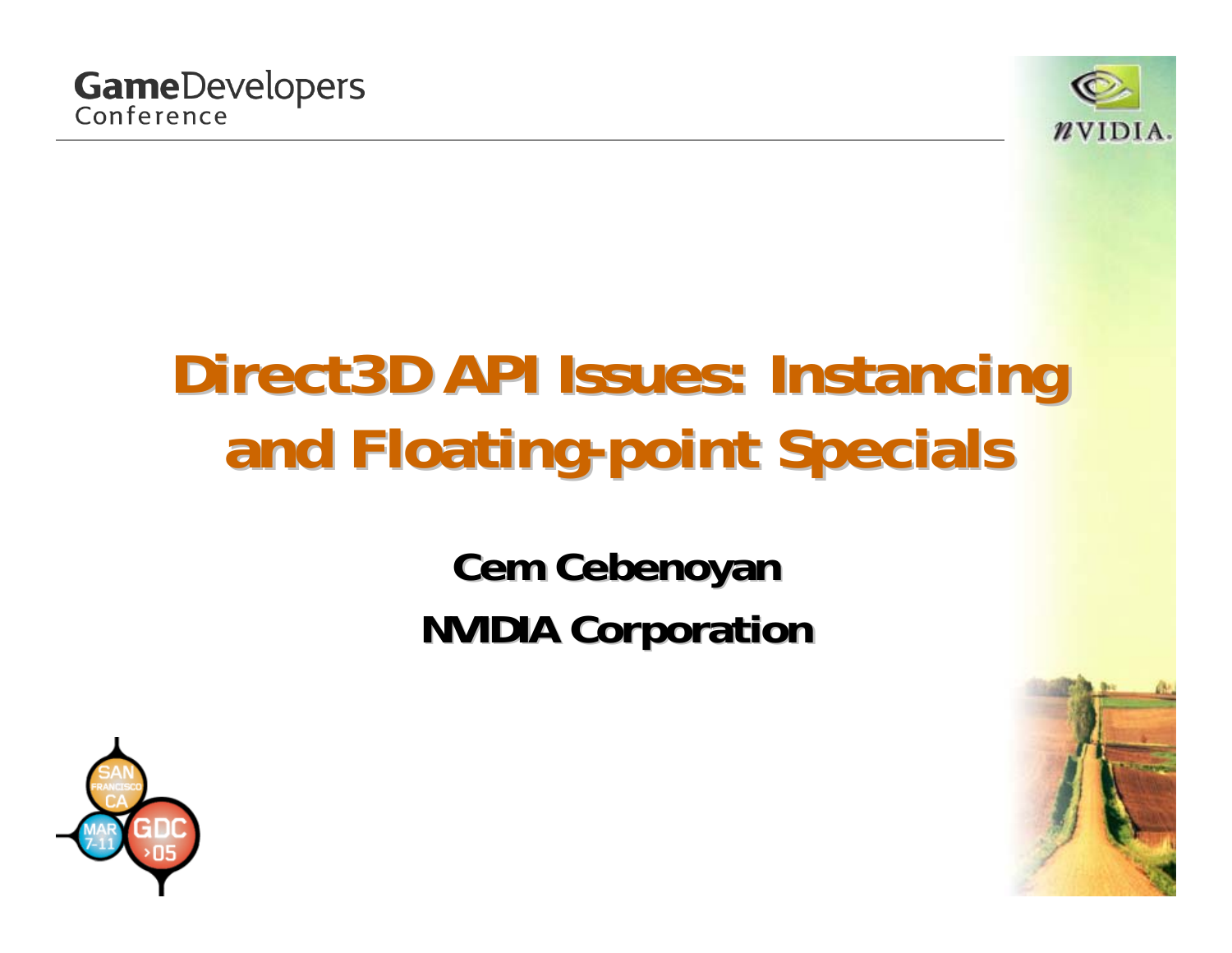



### **Agenda**

- **Really two mini Really two mini-talks today talks today**
- **Instancing API Instancing API**
	- and the state of the **Usage**
	- and the state of the **Performance / pitfalls Performance / pitfalls**
- **Floating Floating-point specials point specials**



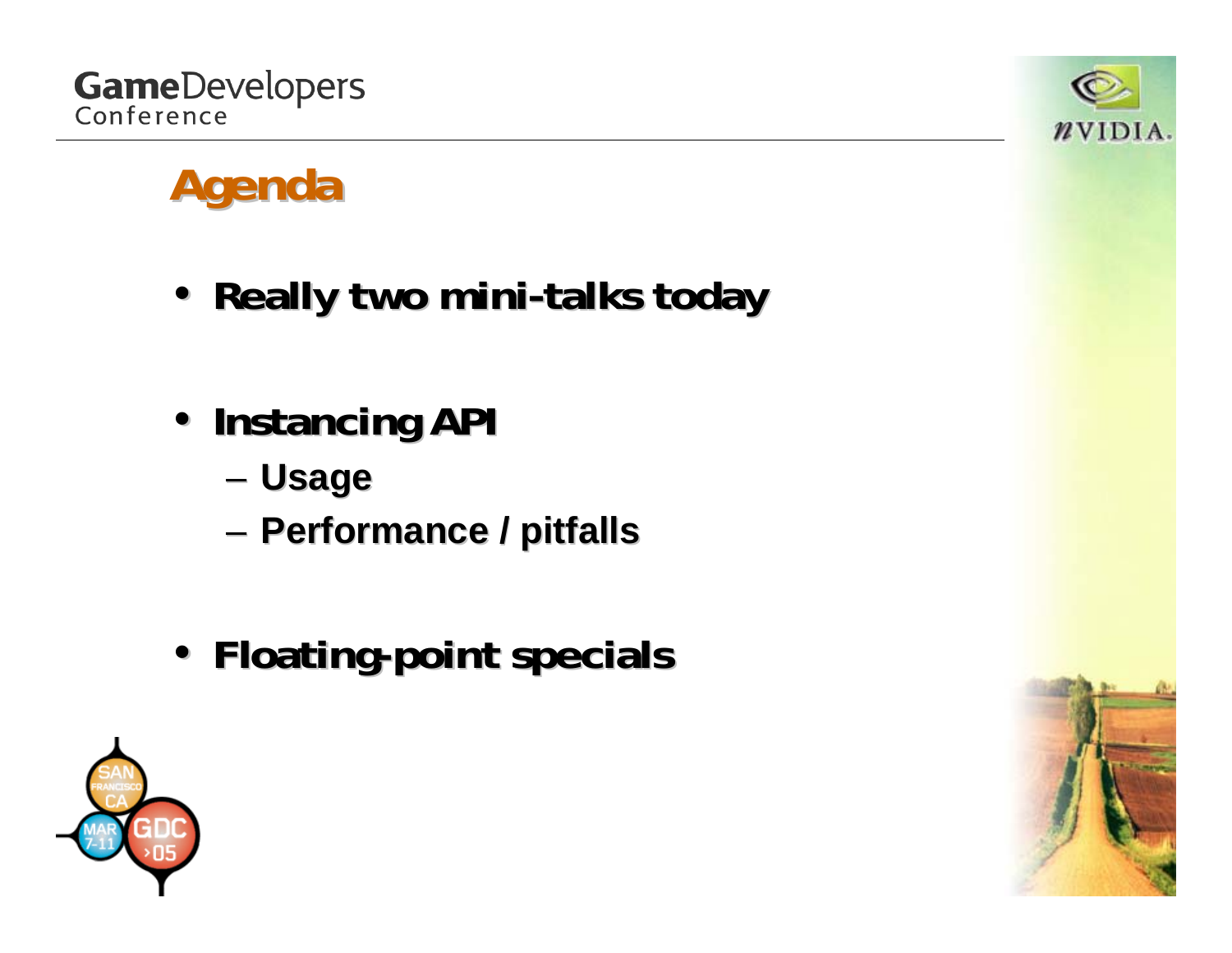

- What is it?
	- –**Allows you to avoid DIP calls and minimize batching overhead batching overhead**
	- –**– Allows a single draw call to draw multiple instances of the same model instances of the same model**
- What is required to use it?
	- **Microsoft DirectX 9.0c Microsoft DirectX 9.0c**
	- **VS/PS 3.0 hardware VS/PS 3.0 hardware**



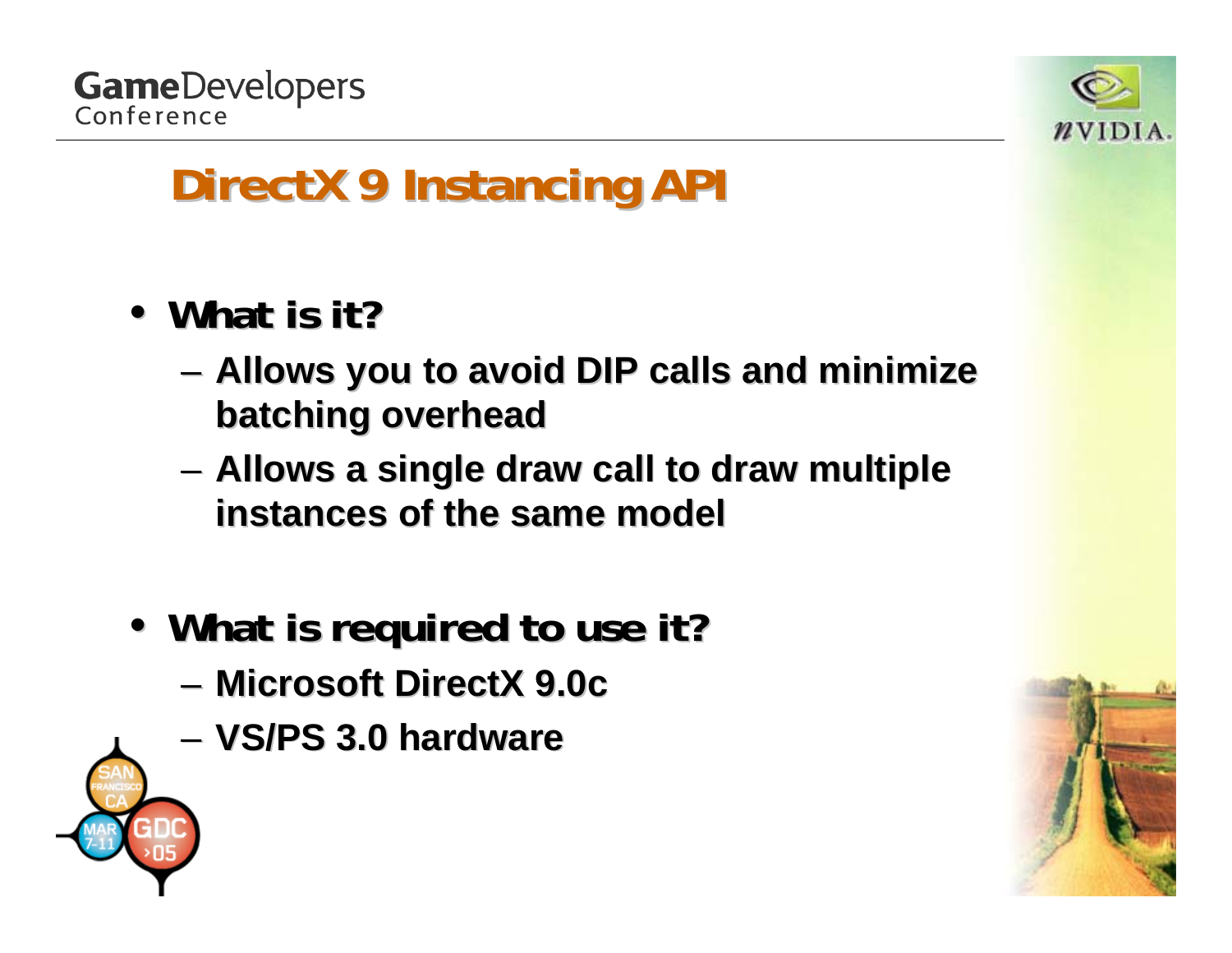



#### **DirectX 9 Instancing API - Basic Idea**

- **Multiple streams: Multiple streams:**
	- **Links of the Company Primary stream is a single copy of the Primary stream is a single copy of the model data model data**
	- –**Secondary streams contain per instance data**
- **Primary stream loops Primary stream loops**
	- **Links of the Company stream\_index stream\_index = index % = index % instance\_size instance\_size**
- Secondary streams increment per  **instance instance**



and the state of the **stream\_index stream\_index = index / = index / instance\_size instance\_size**

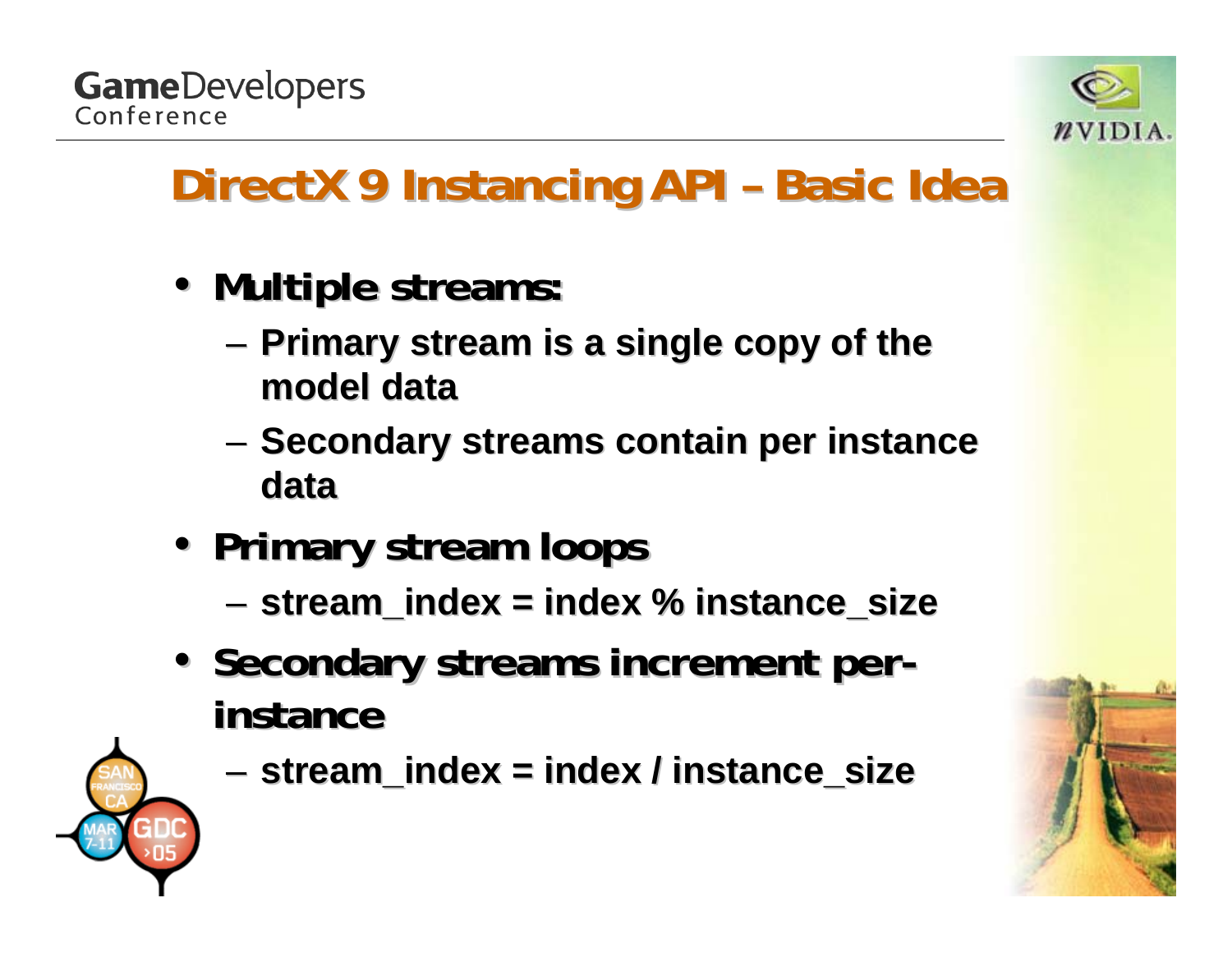



• Controlled by a single API entry-point:

**IDirect3dDevice9::SetStreamSourceFreq IDirect3dDevice9::SetStreamSourceFreq (UINT StreamNumber StreamNumber, UINT Setting) , UINT Setting)**

- Setting parameter can be one of:
	- **D3DSTREAMSOURCE\_INDEXEDDATA D3DSTREAMSOURCE\_INDEXEDDATA**
	- **D3DSTREAMSOURCE\_INSTANCEDATA D3DSTREAMSOURCE\_INSTANCEDATA**
	- and the state of the **Bitwise OR with a particular value Bitwise OR with a particular value**



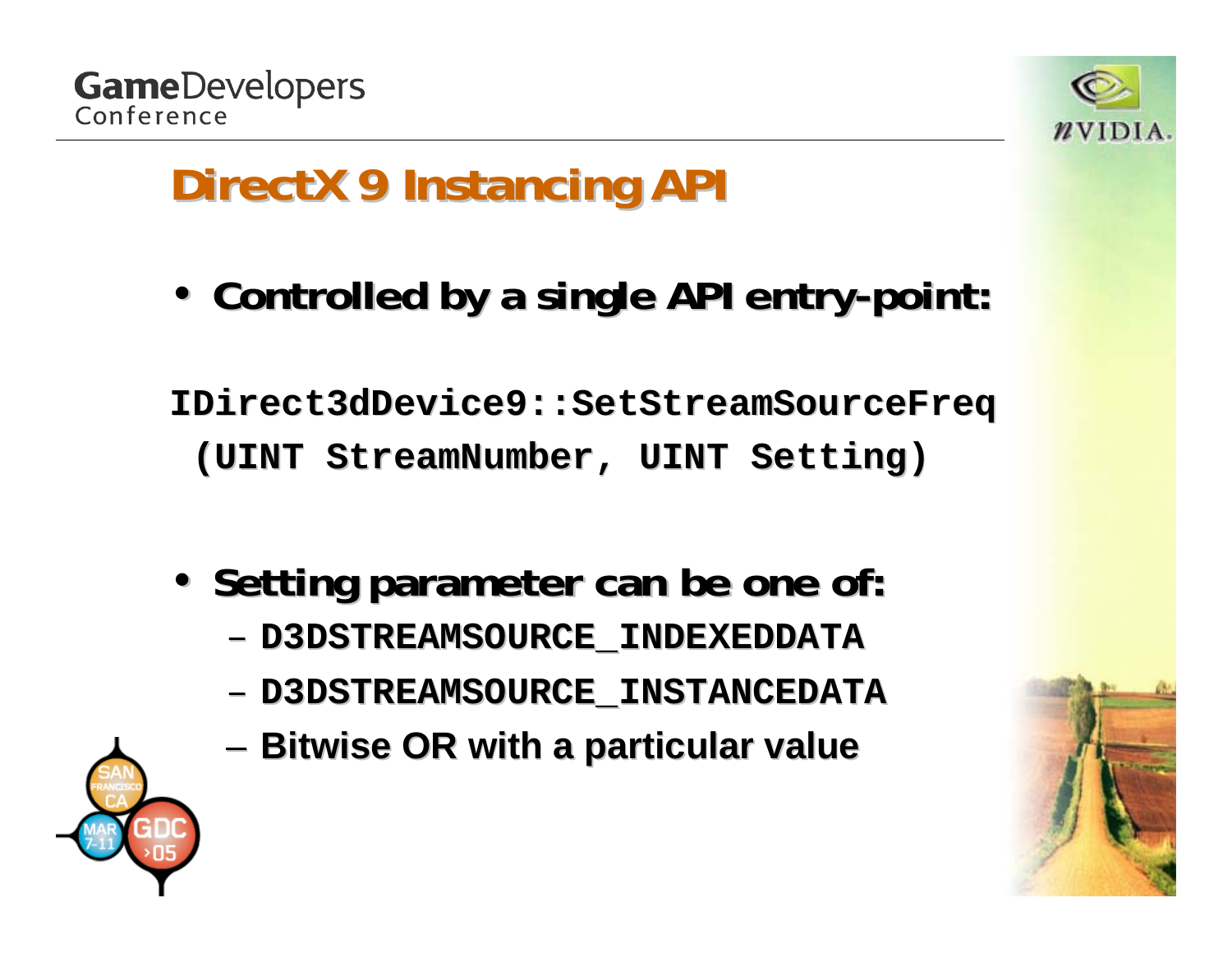



- **D3DSTREAMSOURCE\_INDEXEDDATA D3DSTREAMSOURCE\_INDEXEDDATA**
	- **Links of the Company This setting controls the number of This setting controls the number of instances to draw instances to draw**
	- – $-$  Set on the primary stream
	- –**For example, to render 10 instances: For example, to render 10 instances:**

**d3dDevice d3dDevice ->SetStreamSourceFreq(0, >SetStreamSourceFreq(0, D3DSTREAMSOURCE\_INDEXEDDATA | 10); D3DSTREAMSOURCE\_INDEXEDDATA | 10);**

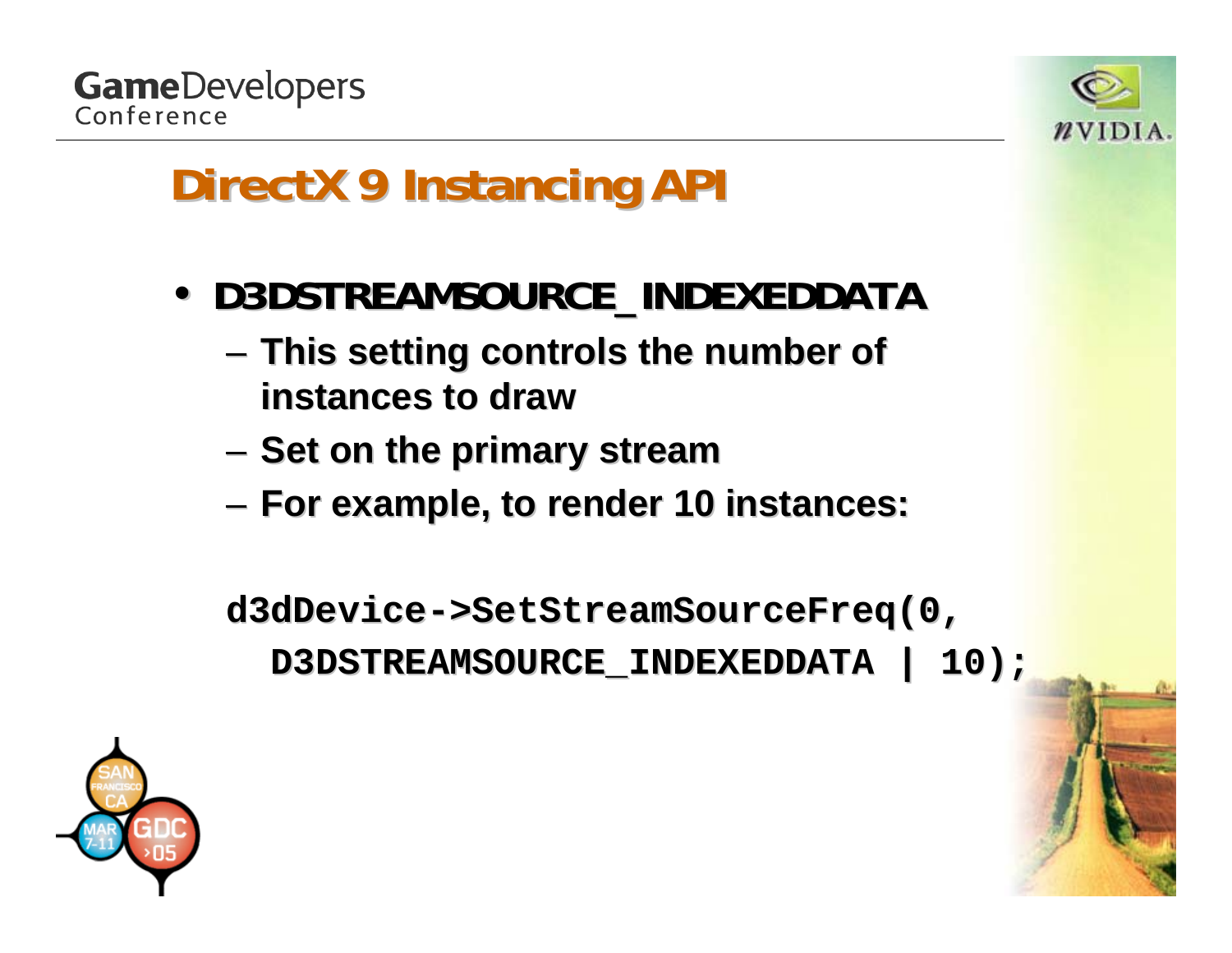



- **D3DSTREAMSOURCE\_INSTANCEDATA** 
	- **Links of the Company This setting controls over how many This setting controls over how many**  instances the pointer on the stream is **incremented incremented**
		- **Almost always set to 1 Almost always set to 1**
	- $-$  Set on the instanced stream
	- **Links of the Company For example: For example:**

**d3dDevice d3dDevice ->SetStreamSourceFreq(1, >SetStreamSourceFreq(1,**

**D3DSTREAMSOURCE\_INSTANCEDATA | 1); D3DSTREAMSOURCE\_INSTANCEDATA | 1);**

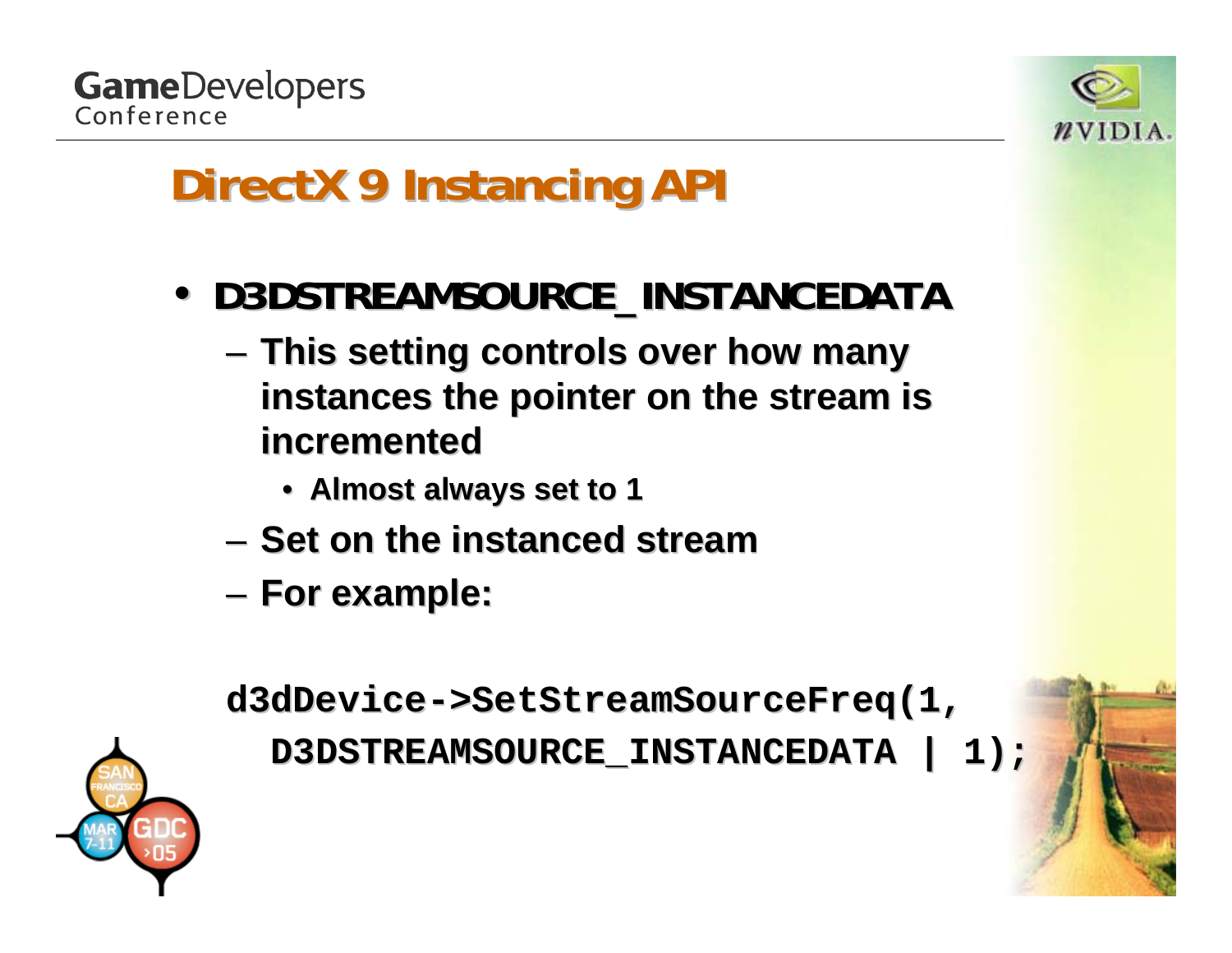

#### **DirectX 9 Instancing –An Example An Example**

- **100-vertex trees** 
	- **Stream 0 Stream 0 contains just the one tree model contains just the one tree model**
	- **Stream 1 Stream 1 contains model world transforms contains model world transforms**
		- **Possibly calculated per frame Possibly calculated per frame**
	- and the state of the — Vertex Shader is the same as usual, except **i you use the matrix from the vertex stream you use the matrix from the vertex stream instead of the matrix from VS constants instead of the matrix from VS constants**
- **You want to draw 50 instances You want to draw 50 instances**



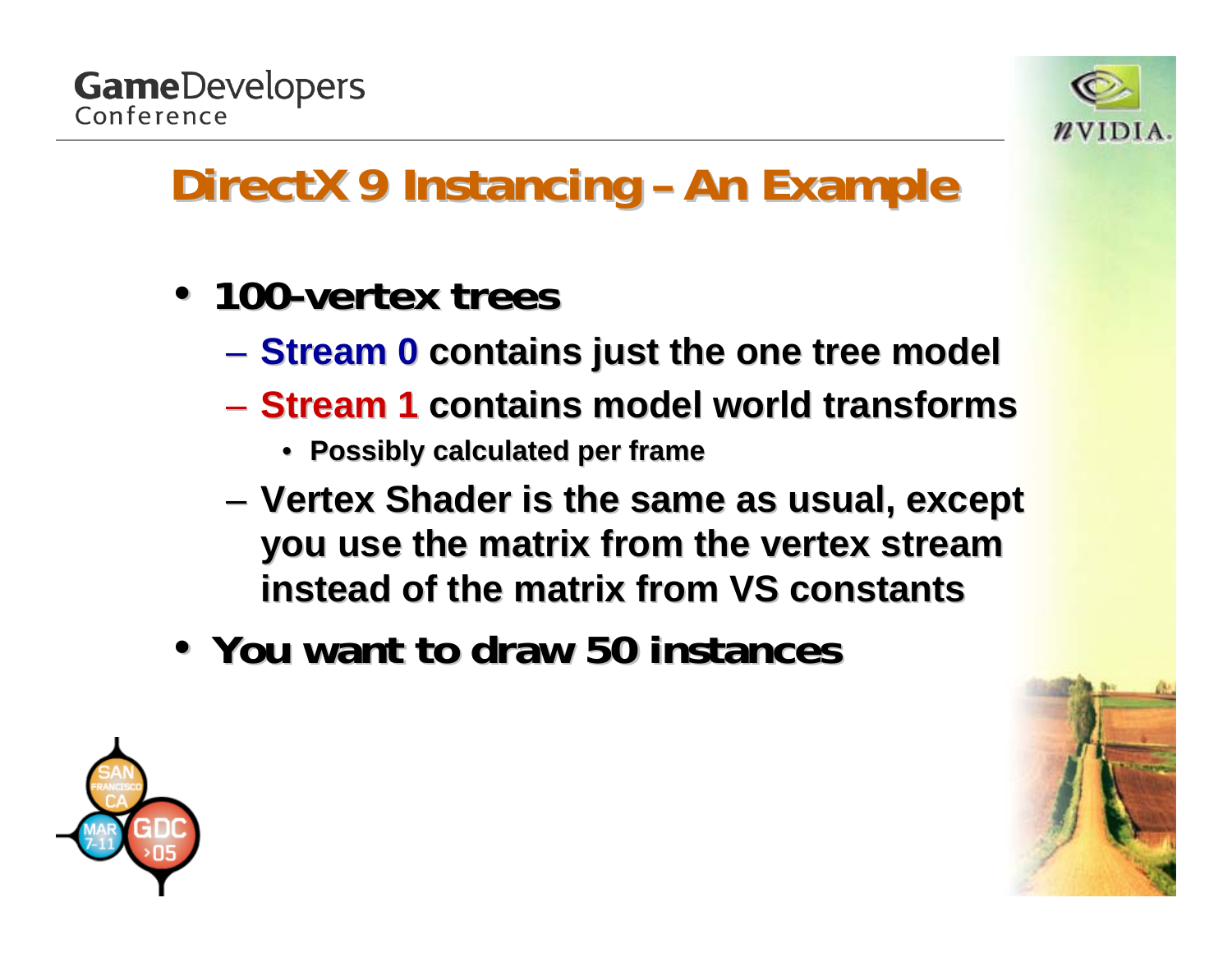**GameDevelopers** Conference



#### **DirectX 9 Instancing API -** Dataflow

**Vertex Stream 0 Vertex Stream 0**



worldMatrix<sub>o</sub> worldMatrix<sub>1</sub> …worldMatrix $_{49}$ **0149… Vertex Stream 1 Vertex Stream 1**

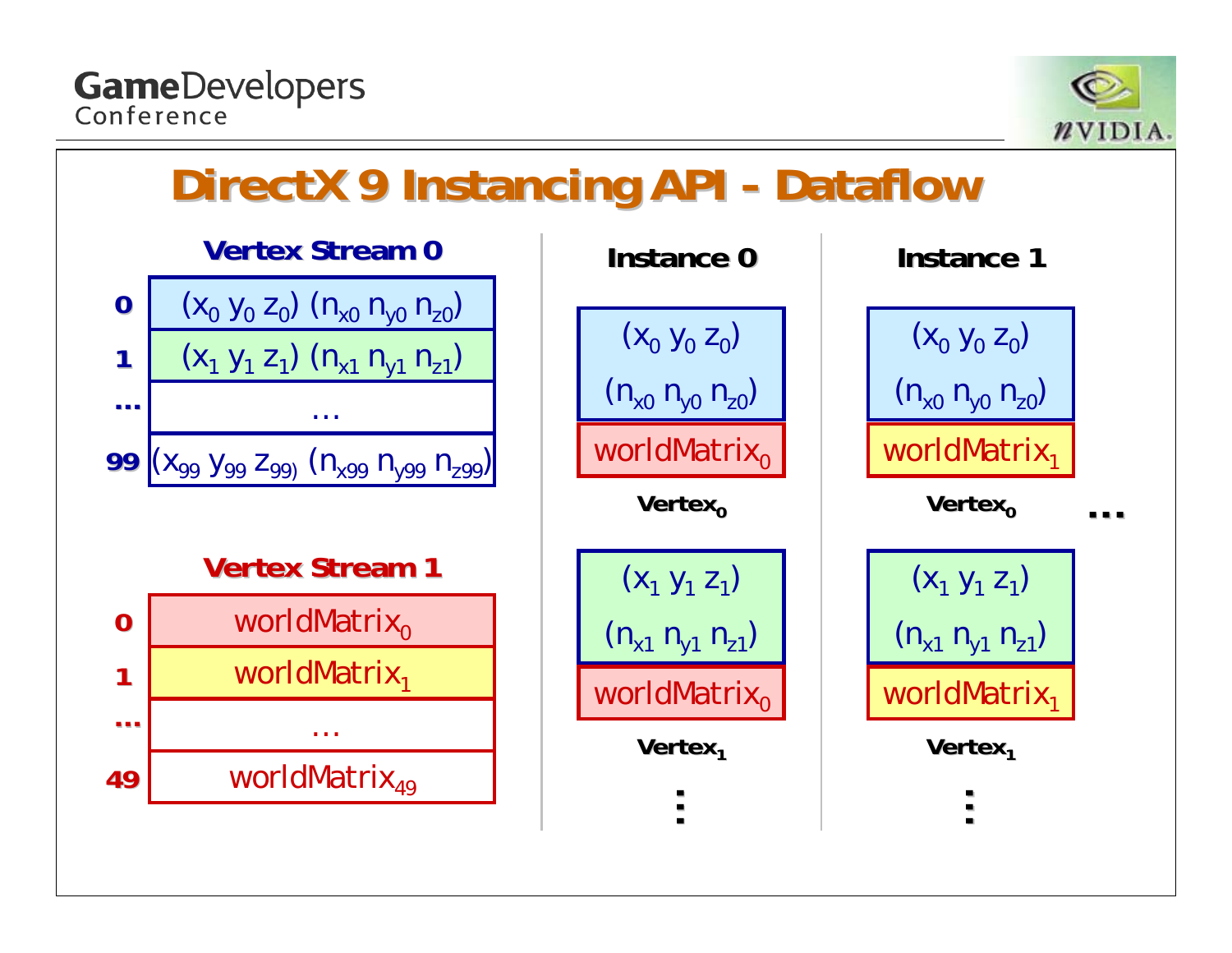

### **Why use instancing? Why use instancing?**

- **Batching is still the #1 performance issue in modern games** 
	- –**And it's only getting more important s only getting more important**
- Instancing minimizes the **Instancing minimizes the Instancing minimizes the DrawIndexedPrimitive() DrawIndexedPrimitive()call overhead overhead**
	- –**In the Direct3D runtime, the operating system, the driver, and the hardware**

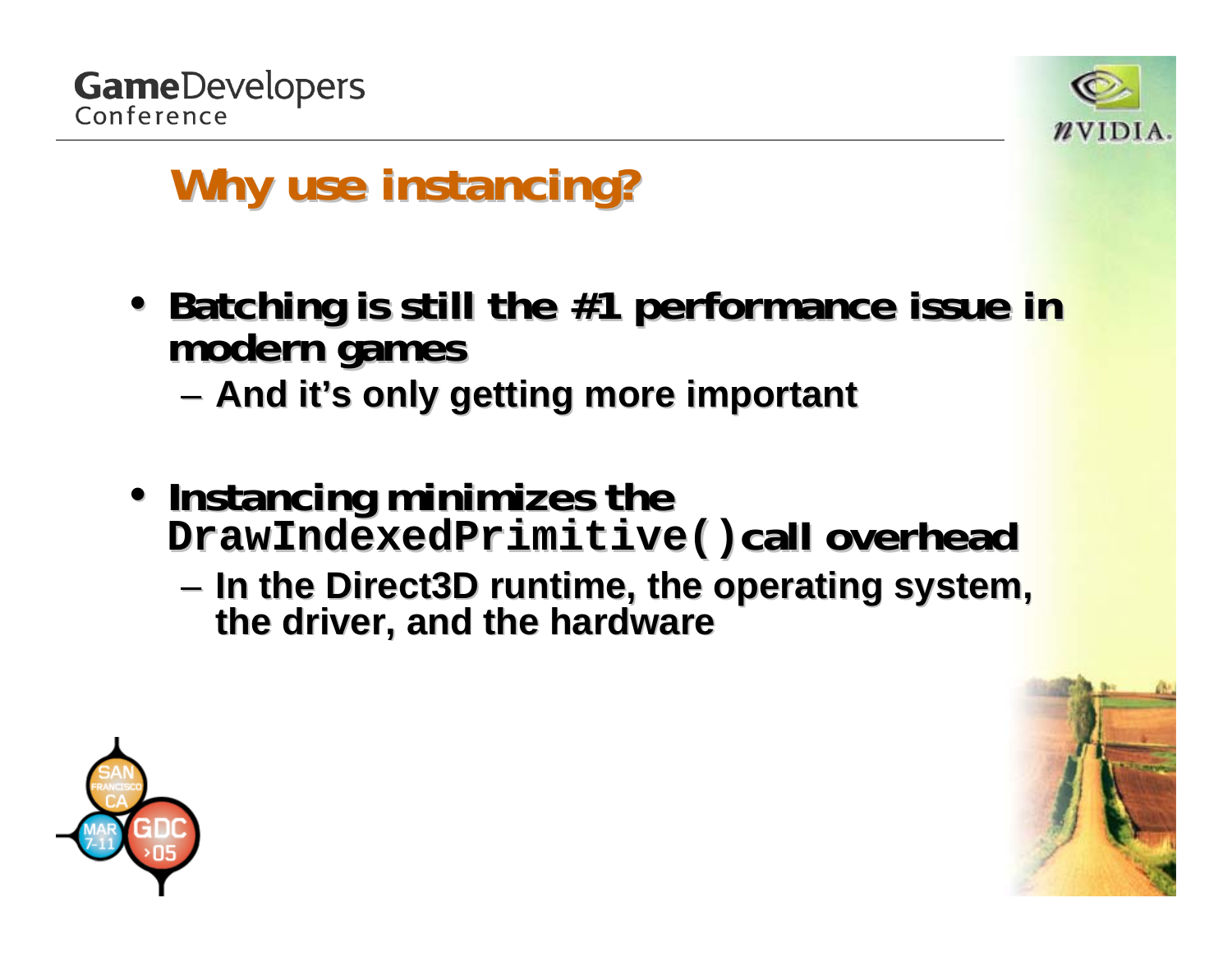# **GameDevelopers**<br>Conference



#### **Batching is getting more important...**





Courtesy Ian Buck, Stanford University

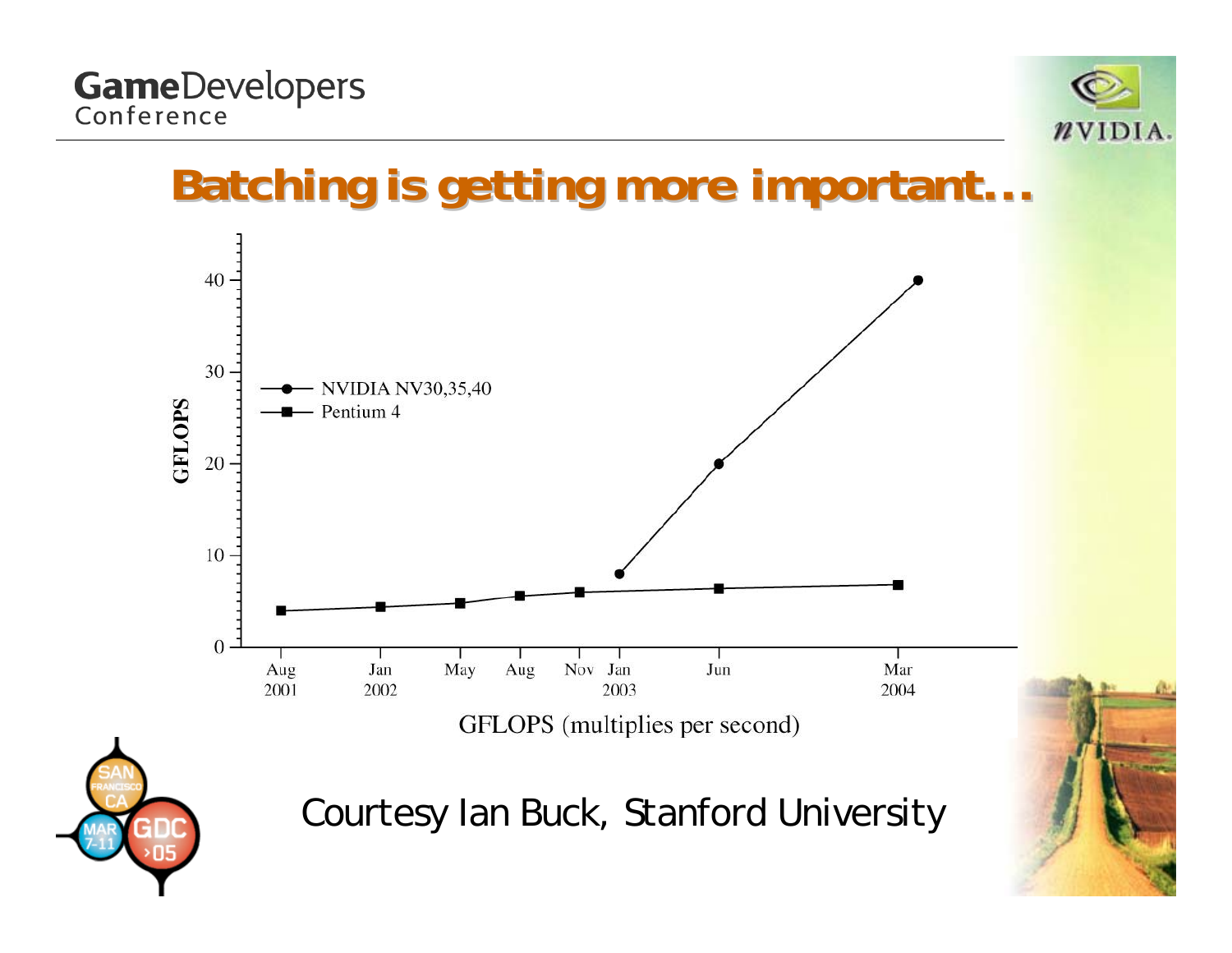

### **When to use instancing? When to use instancing?**

- Scene contains many instances of the same **model**
	- –**Forest of Trees, Particles, Sprites Forest of Trees, Particles, Sprites**
- • **If you can encode per instance data in 2 If you can encode per instance data in 2nd** streams. *i.e* instance transforms, model **color, indices to textures/constants. color, indices to textures/constants.**
- **Less useful if your batch size is large Less useful if your batch size is large**
	- –**>1k polygons per draw >1k polygons per draw**
	- **Links of the Company There is some fixed overhead to using There is some fixed overhead to using instancing instancing**

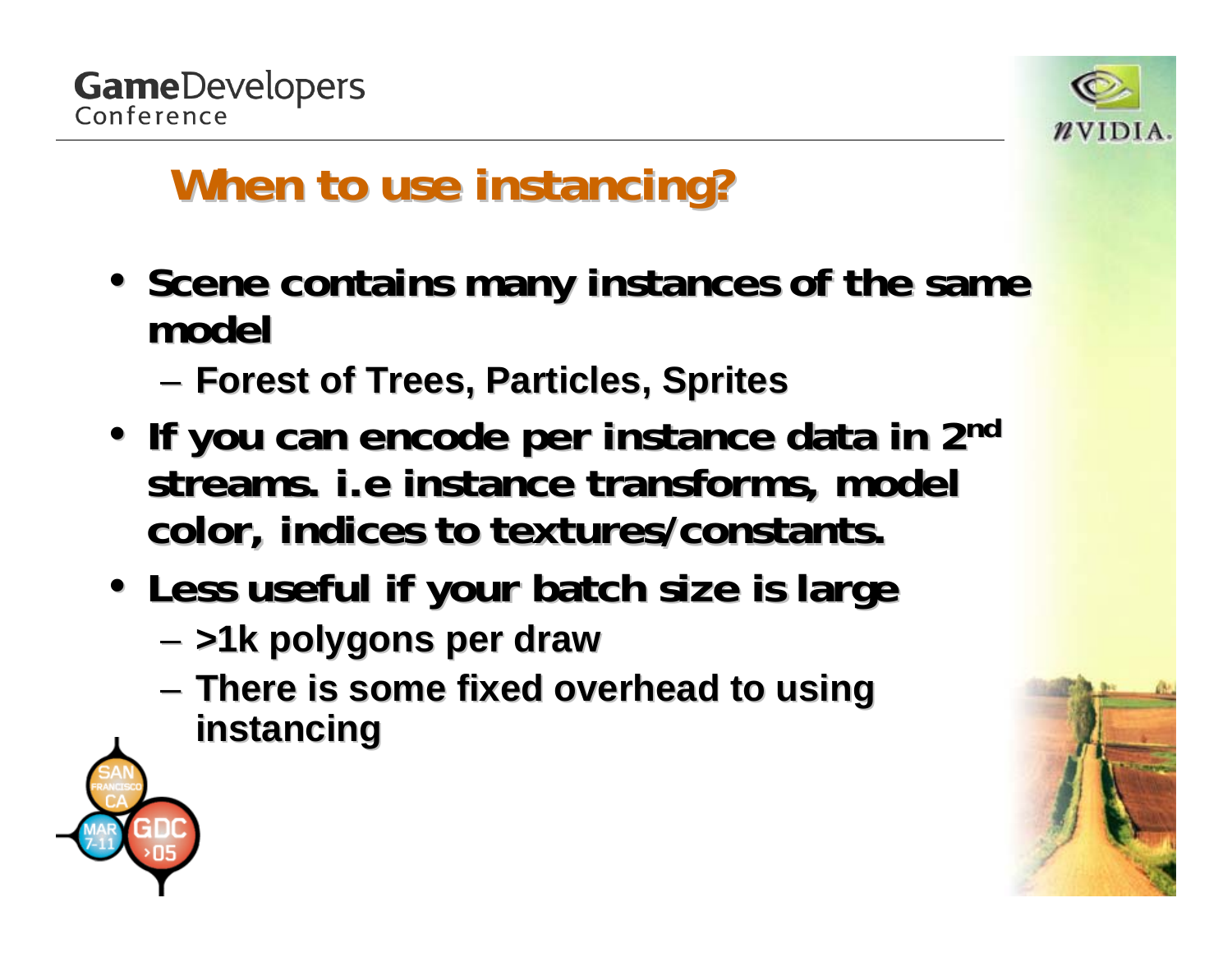



#### **Some Test Results Some Test Results**

- •**Test scene that draws 1 Test scene that draws 1 million diffuse shaded million diffuse shaded polys**
- •Changing the batch size, changes the # of drawn instances
- •For small batch sizes, can provide an extreme win as it gives savings PER DRAW CALL.
- •**•** There is a fixed overhead from adding the extra data into the vertex stream
- •• The sweet spot will change based on many factors (CPU Speed, GPU speed, engine overhead, **etc)**

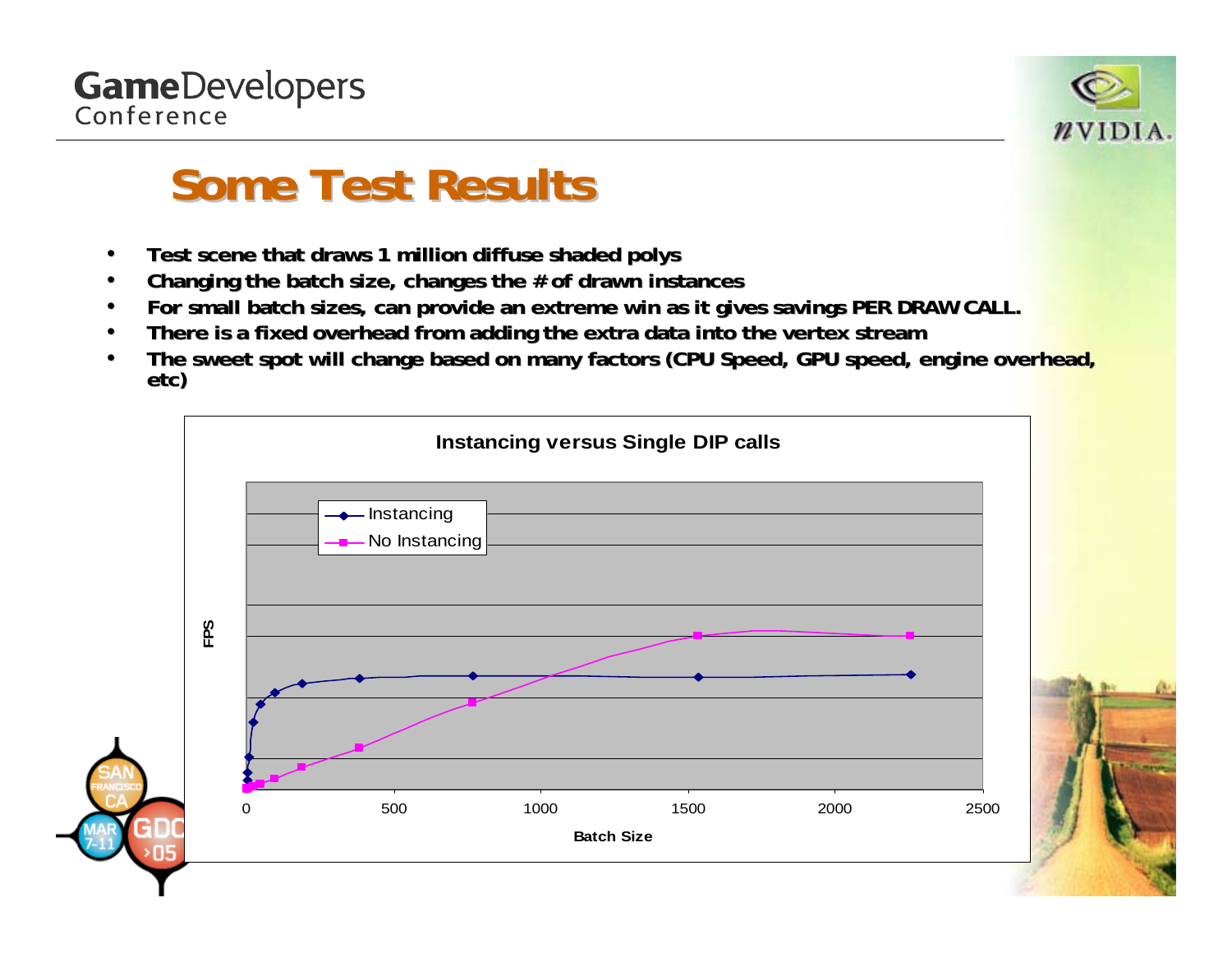

#### **Instancing - Variations**

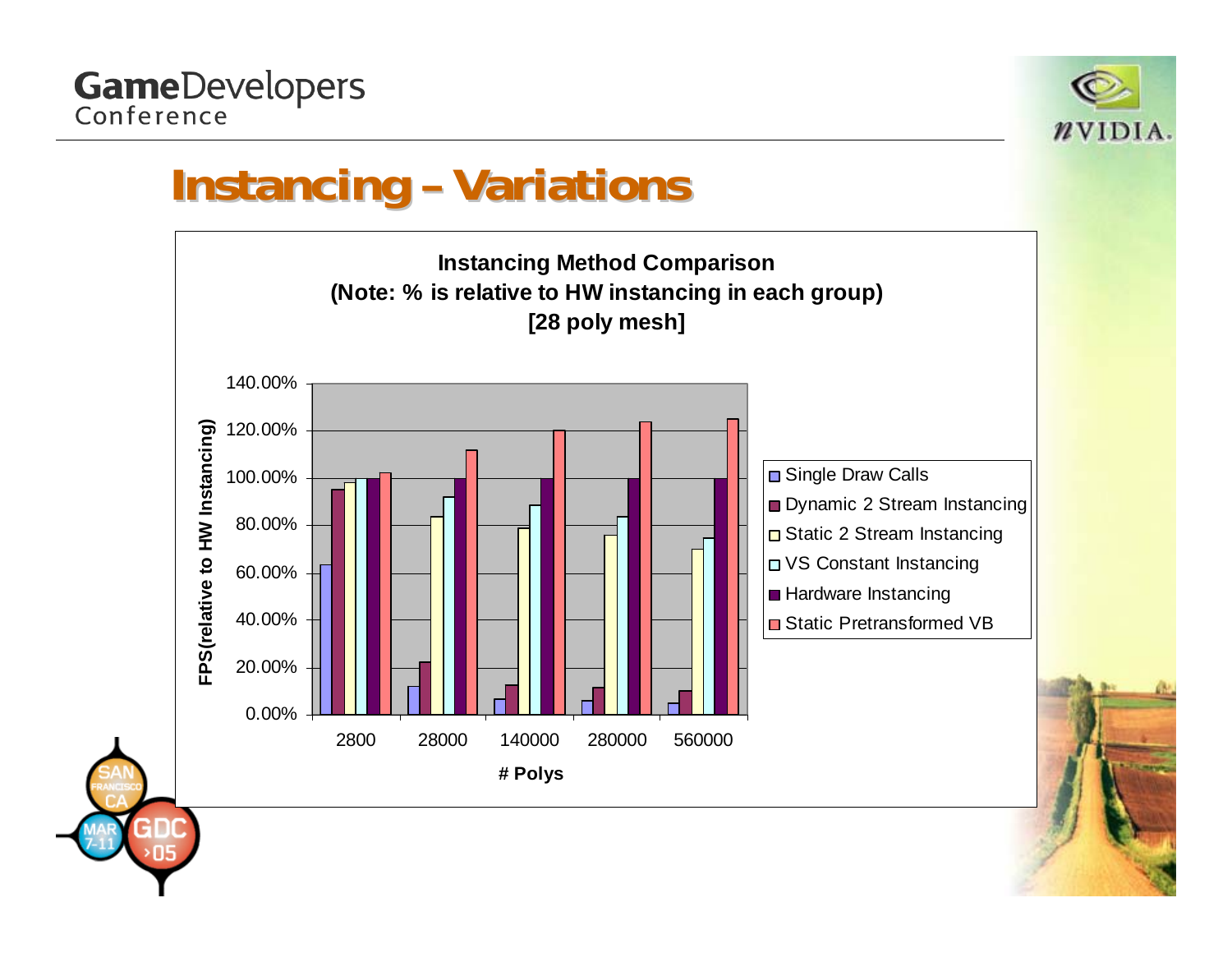

#### **Instancing Demo Instancing Demo**

- Space scene with 500+ ships, 4000+ rocks
- **Complex lighting, post-processing** and the state of the  $-$  Some simple CPU collision work as well
- **Dramatically faster with instancing**



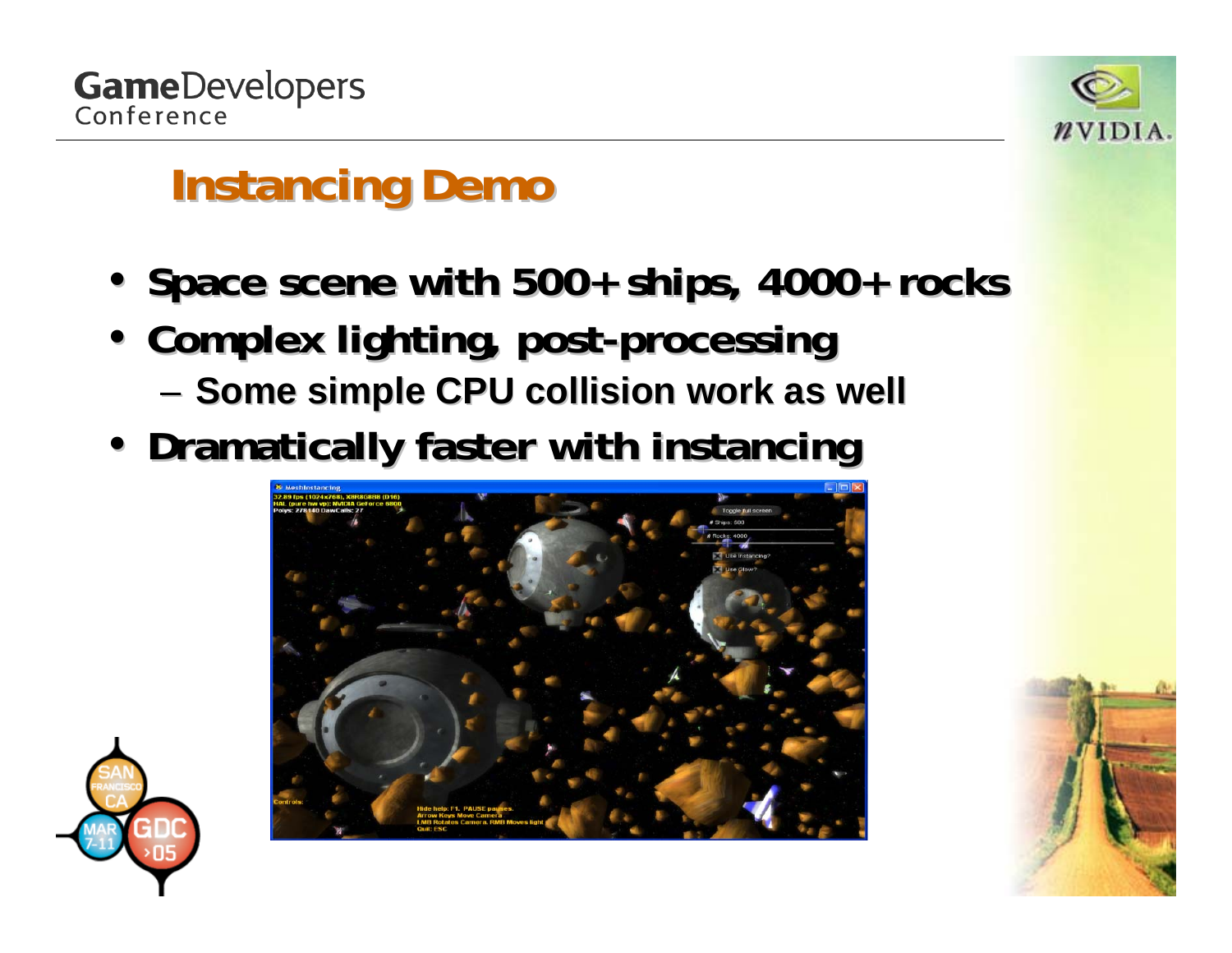

#### **Instancing – Caution!**

- It seems there are two factors that can hurt **your performance with instancing your performance with instancing**
	- –**Becoming bus bandwidth bound**
	- –**Becoming Becoming "attribute bound attribute bound"**
- **But in reality there is only one But in reality there is only one**
- This explains the slowdowns at the limit in **the previous graphs the previous graphs**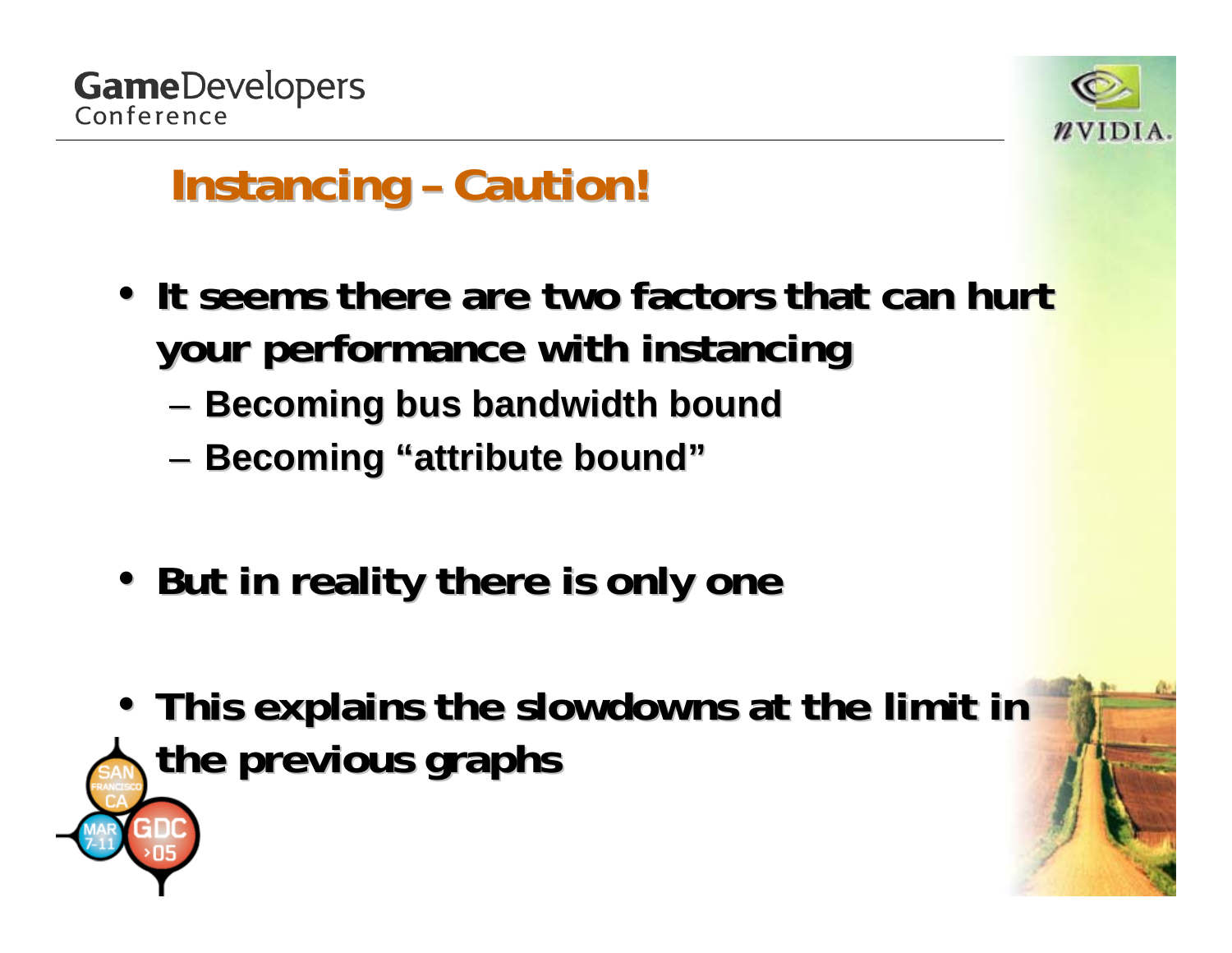

#### **Instancing – Bandwidth Cost**

- It seems that additional vertex data may have to be transferred over AGP / PCIE / **local FB with instancing local FB with instancing**
- **But, in reality, not an issue But, in reality, not an issue**
	- –**The instanced streams have super locality The instanced streams have super locality**
	- **You hit the same data over and over! You hit the same data over and over!**

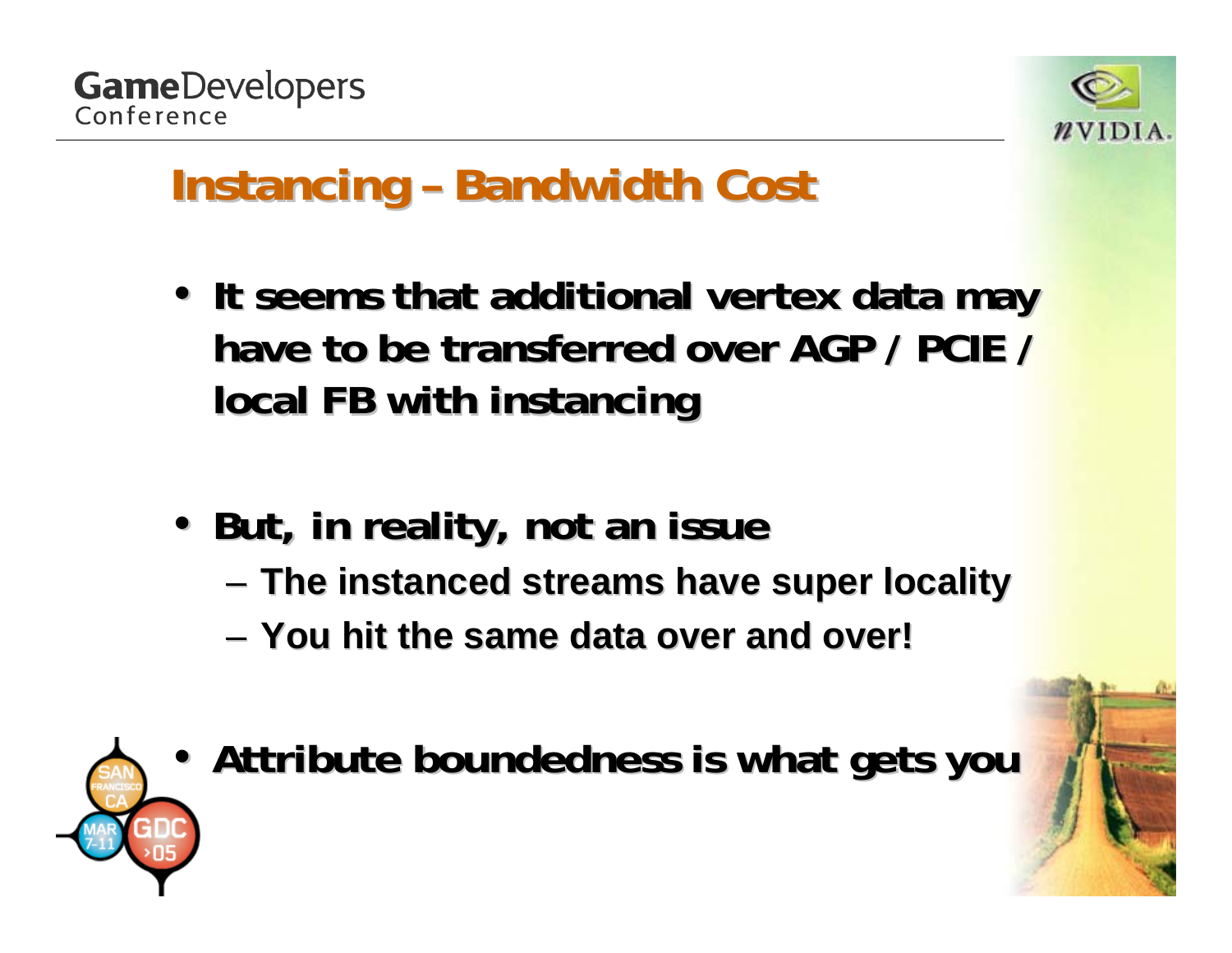

#### **Instancing - Attribute Fetch Cost**

- On modern HW, even given infinite **bandwidth, vertices are not pulled bandwidth, vertices are not pulled infinitely fast infinitely fast**
- Speed here is a function of the number **of attributes in the input stream of attributes in the input stream**
- Pack input attributes as tightly as **possible possible**

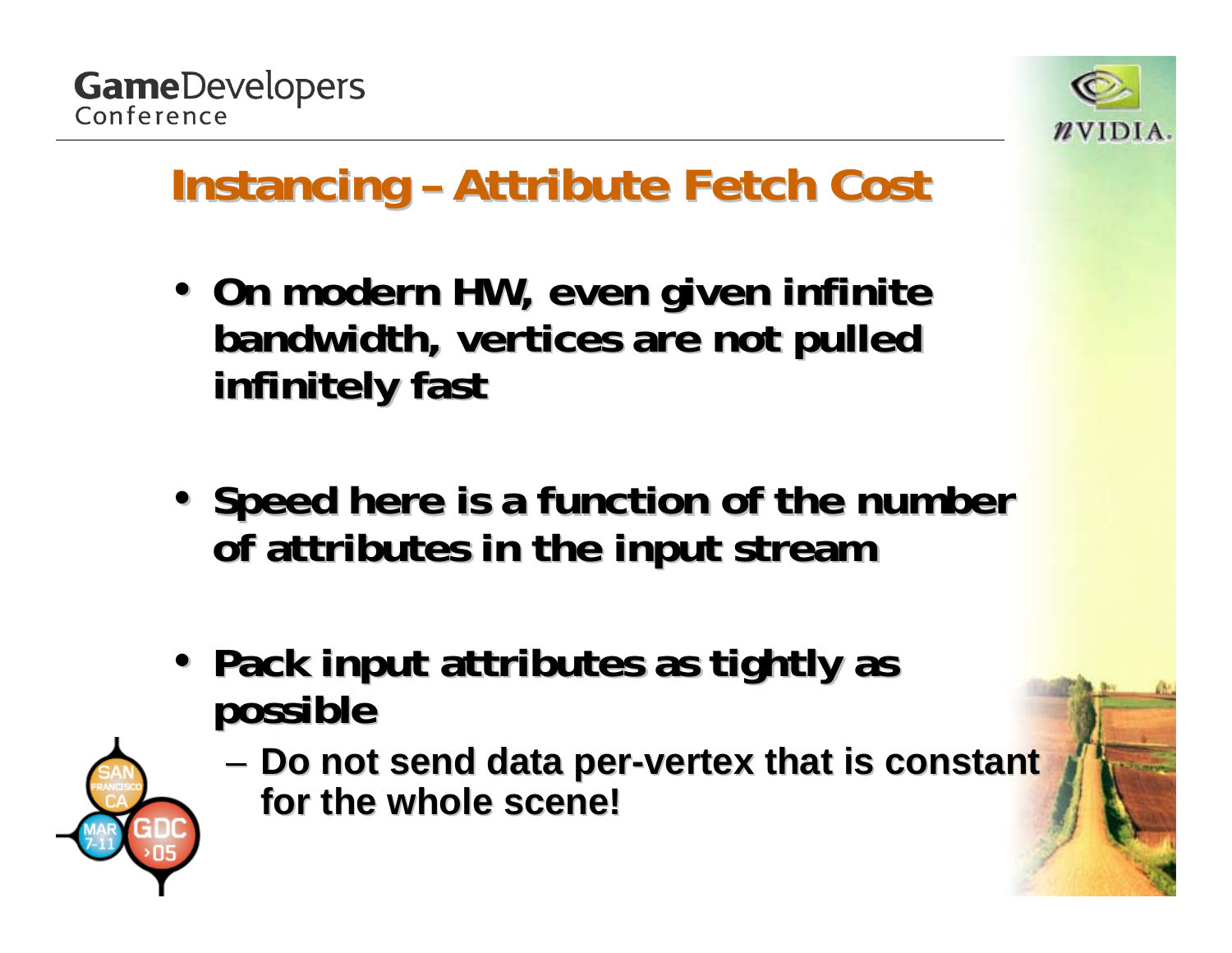



## **Floating Floating-point Specials point Specials**

- What are floating-point specials?
- When and where can they occur on a **GPU?**
	- and the state of the **Following discussion pertains to all Following discussion pertains to all GeForceFX and GeForce6 GPUs GeForceFX and GeForce6 GPUs**
- What can you do about it?



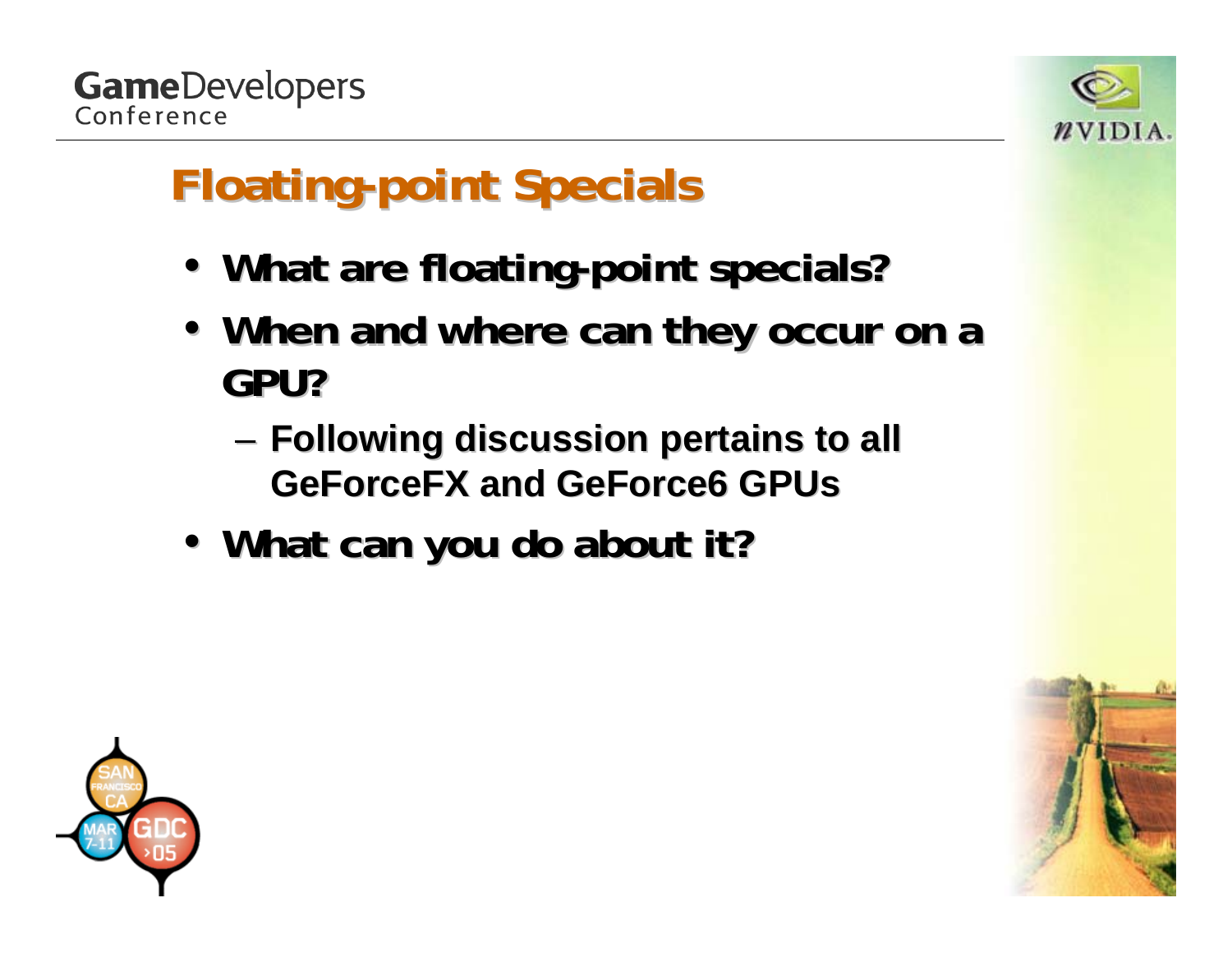



### **What are FP Specials? What are FP Specials?**

- Special numbers generated when fp **math goes wrong math goes wrong**
	- **+ / - Inf**
	- **NaN – Not a number Not a number**
- **Have been generated by CPUs for years Have been generated by CPUs for years**
	- and the state of the **Defined by IEEE Defined by IEEE**
- Now GPUs can generate them as well
	- **Links of the Company – Note that the following does not necessarily apply to all GPUs apply to all GPUs**

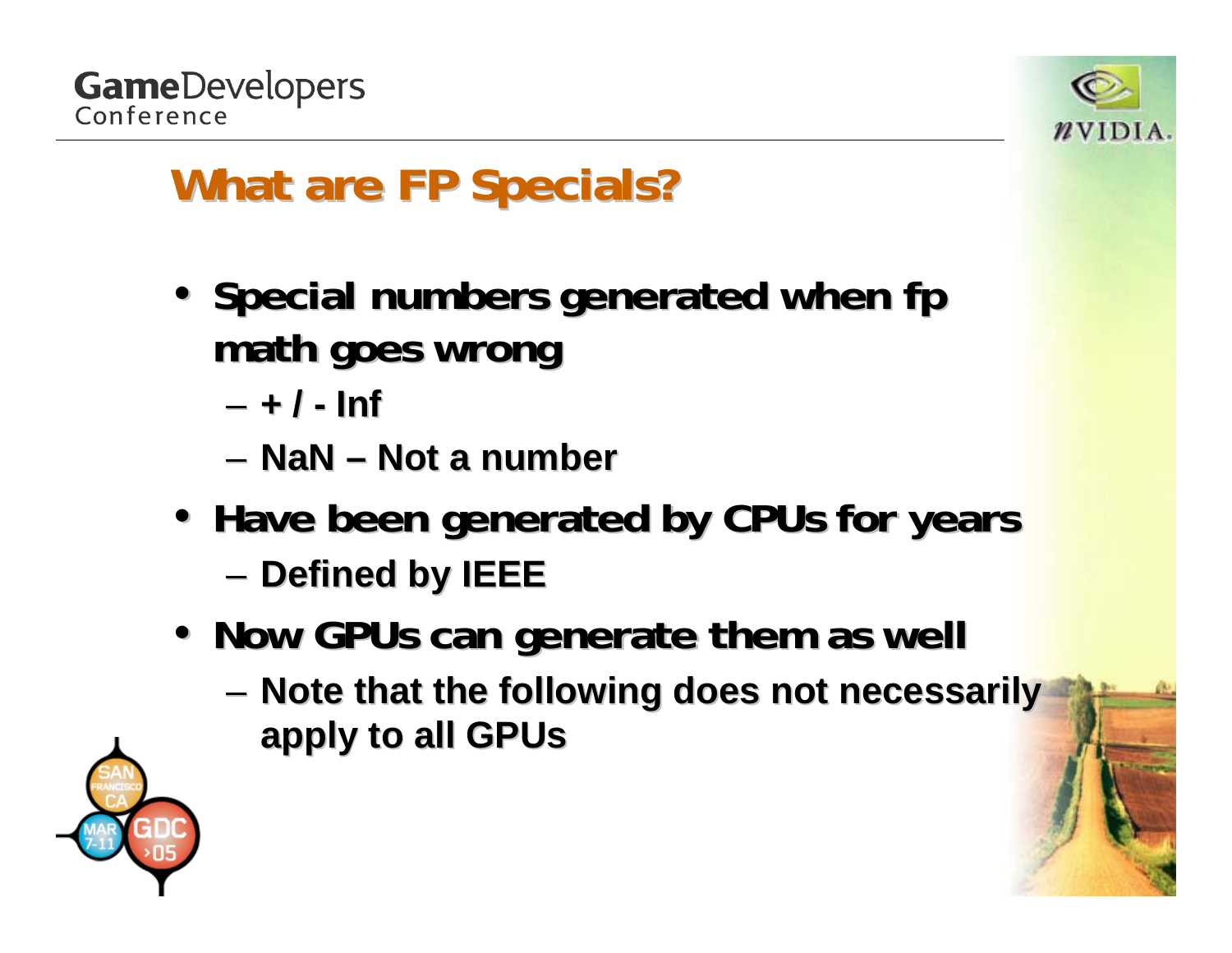



- **Shaders! Shaders!**
	- **Vertex and Pixel Vertex and Pixel**
- **Code like this can generate a +Inf: Code like this can generate a +Inf:**

```
//grab half angle vector
float3 vec = HalfAngleVec.xyz;
```

```
//compute length
float vecLen = length(vec);
```

```
//normalize (could divide by zero!)
vec /= vecLen;
```


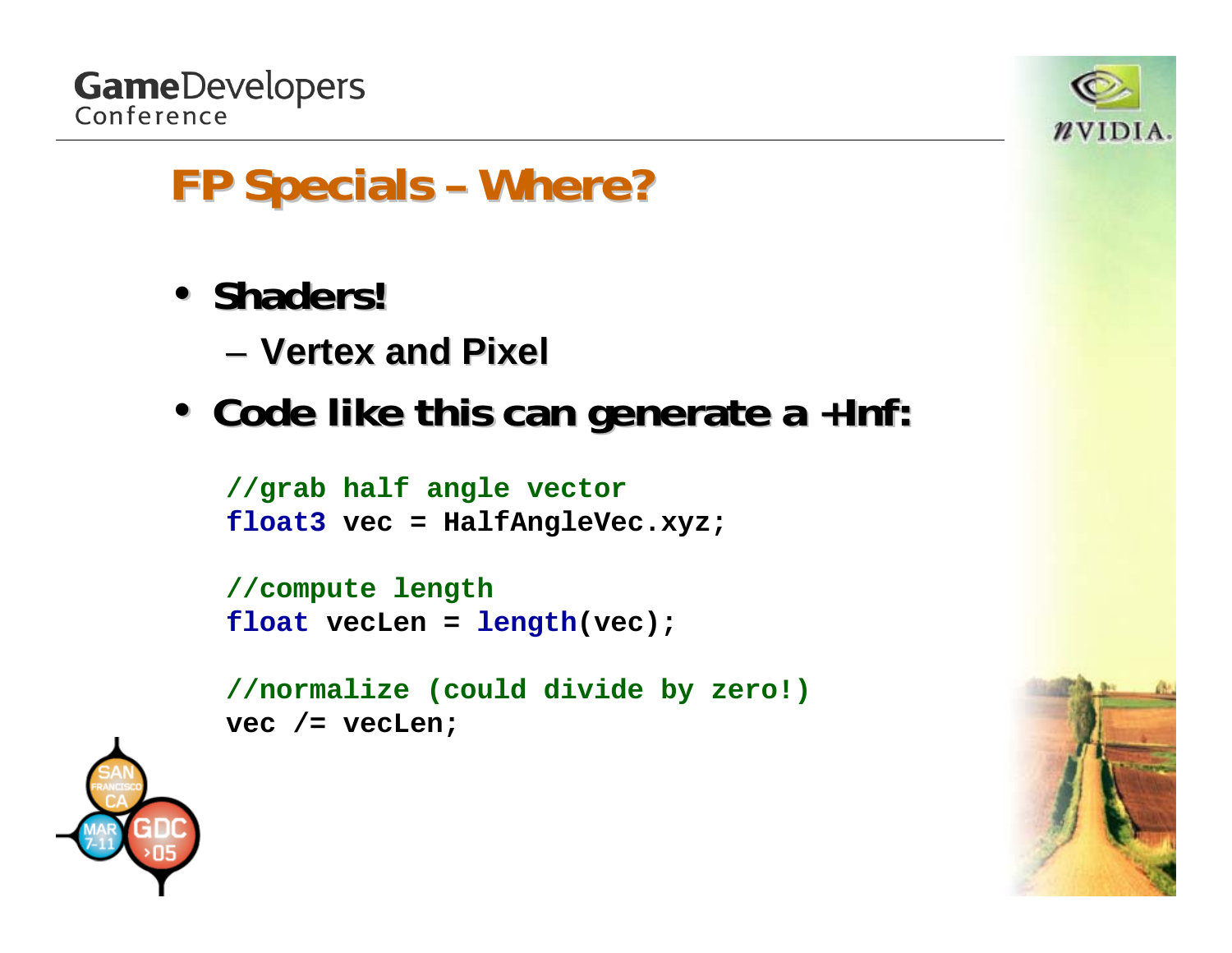



 $\bullet$ **Some common shader operations:** 

| $(0.0 * ln f)$   | <b>NaN</b> |
|------------------|------------|
| $(+lnf + -lnf)$  | <b>NaN</b> |
| (NaN + anything) | <b>NaN</b> |
| rsq(0.0)         | $+$ Inf    |
| $log2(-1.0)$     | <b>NaN</b> |
| $(NaN == NaN)$   | false      |



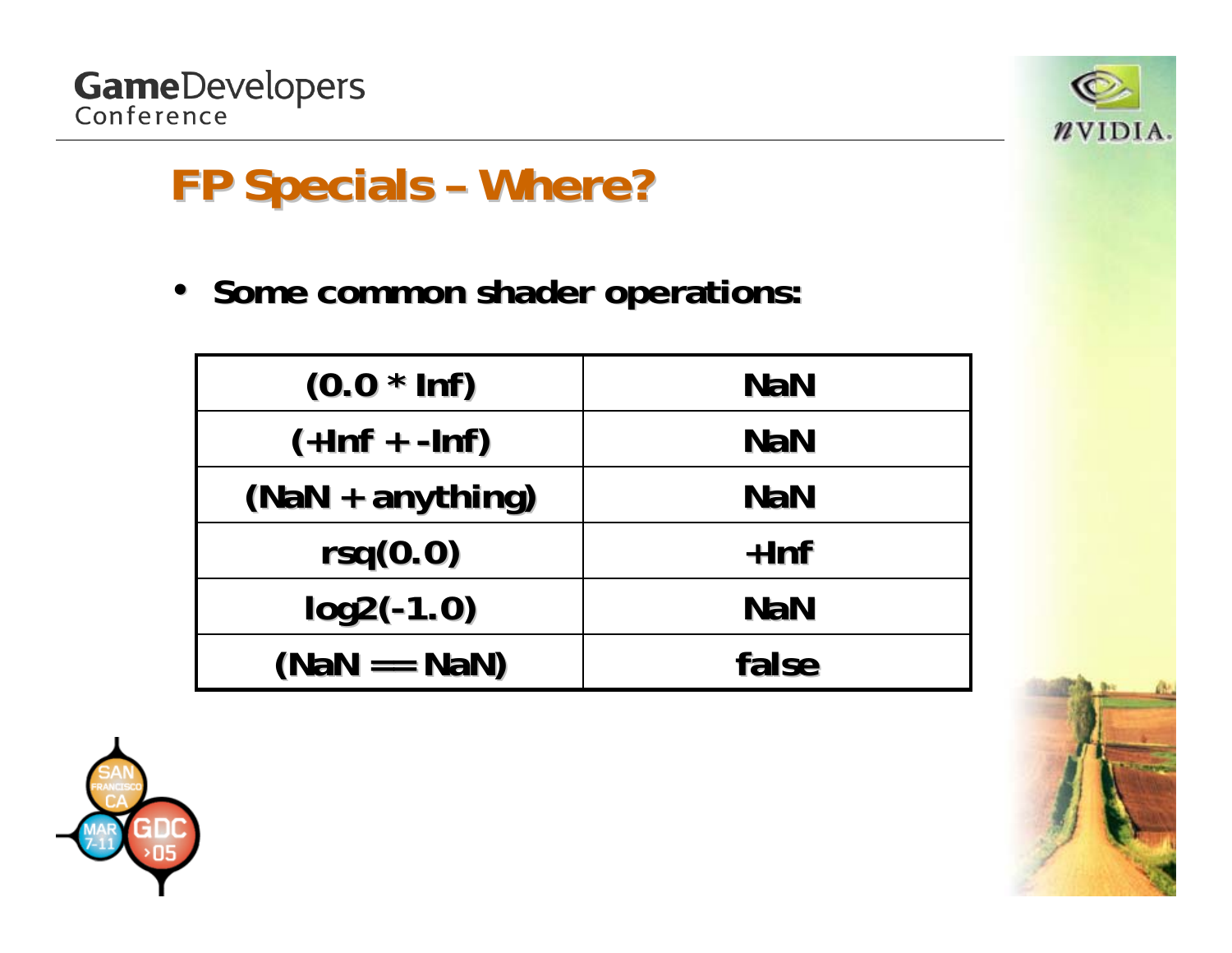



- Texturing can also generate and **propagate specials propagate specials**
	- –**Not usually a big issue Not usually a big issue**
	- –**And finite inputs mean finite outputs And finite inputs mean finite outputs**



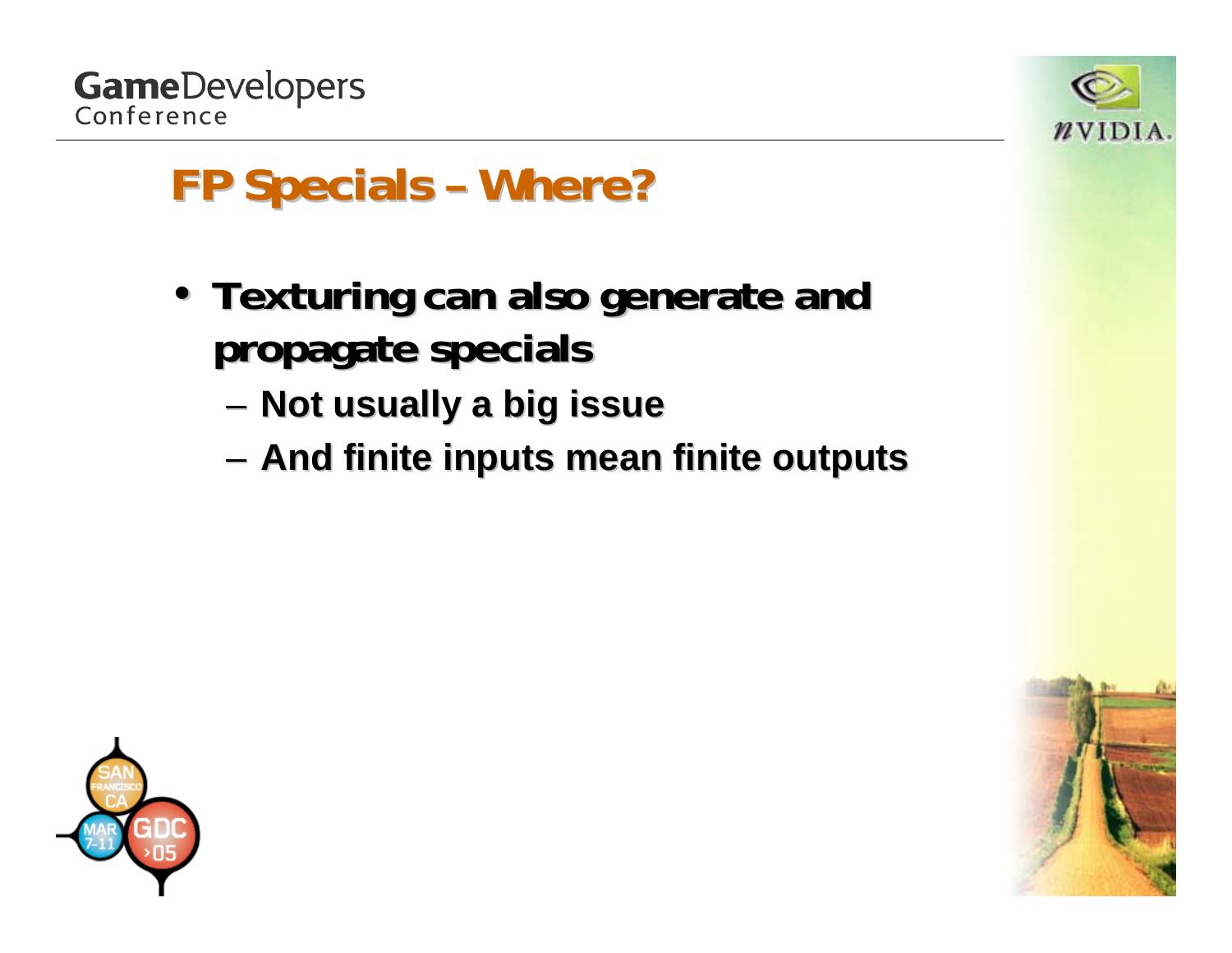



- **ROP access can also generate specials ROP access can also generate specials**
- **Especially important for overflow Especially important for overflow**
- Remember, fp16 overflows at a meager **65504**
	- and the state of the **– Write out a value greater than that, and you get +Inf in the get +Inf in the fb!**
	- **Links of the Company Do additive fp blending (ONE:ONE),**  $\blacksquare$ **overflowing result means +Inf! overflowing result means +Inf!**

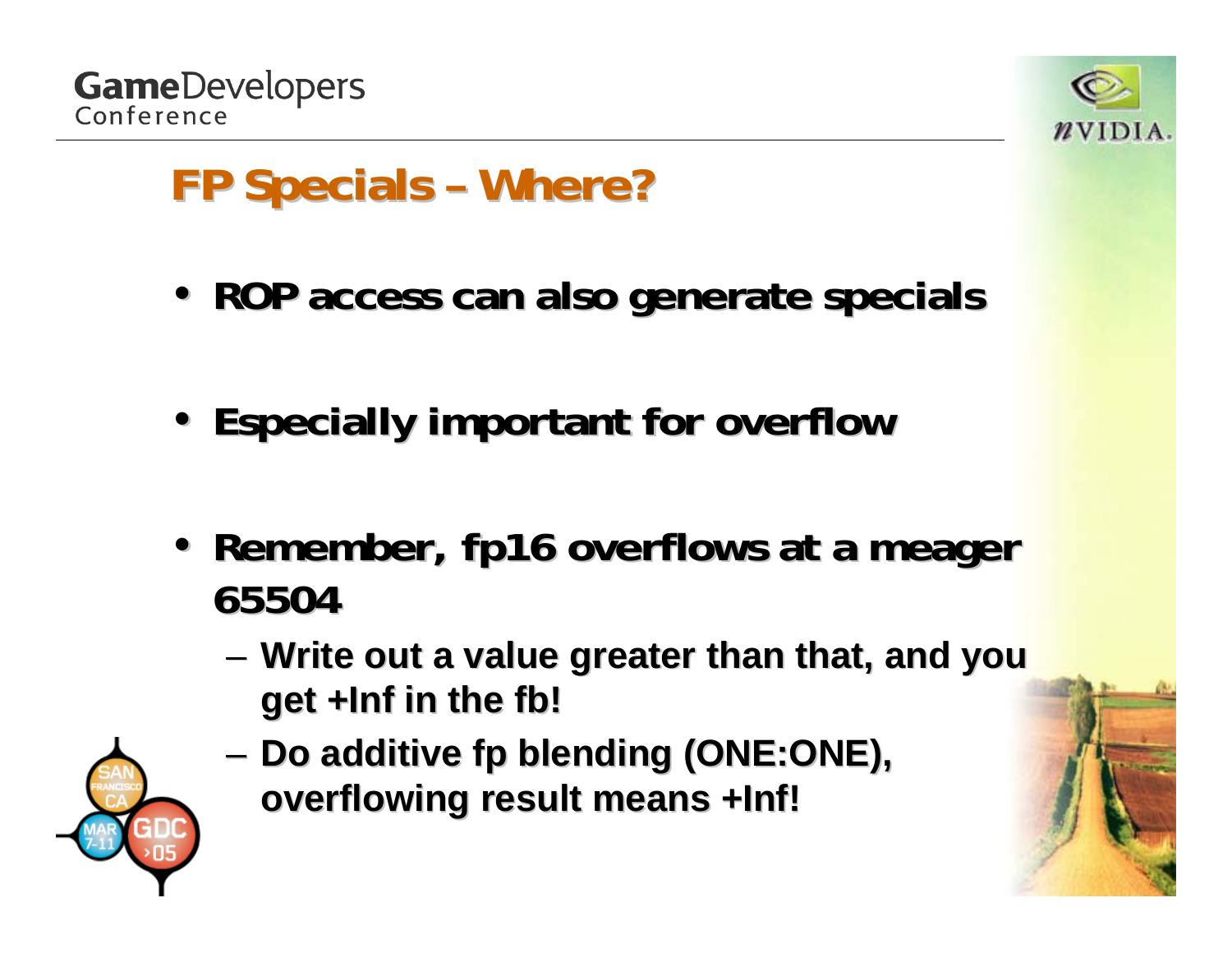



#### **FP Specials - How can you tell?**

- **In general, specials show up as follows: In general, specials show up as follows:**
	- **Links of the Common +Inf – white pixel white pixel**
	- **Links of the Common -Inf – black pixel black pixel**
	- **Links of the Common NaN – black pixel black pixel**
- Convolution / blurring has a tendency to **propagate this over the whole screen propagate this over the whole screen**
	- and the state of the – Write out a single +Inf due to overflow and **your whole screen can be hosed your whole screen can be hosed**

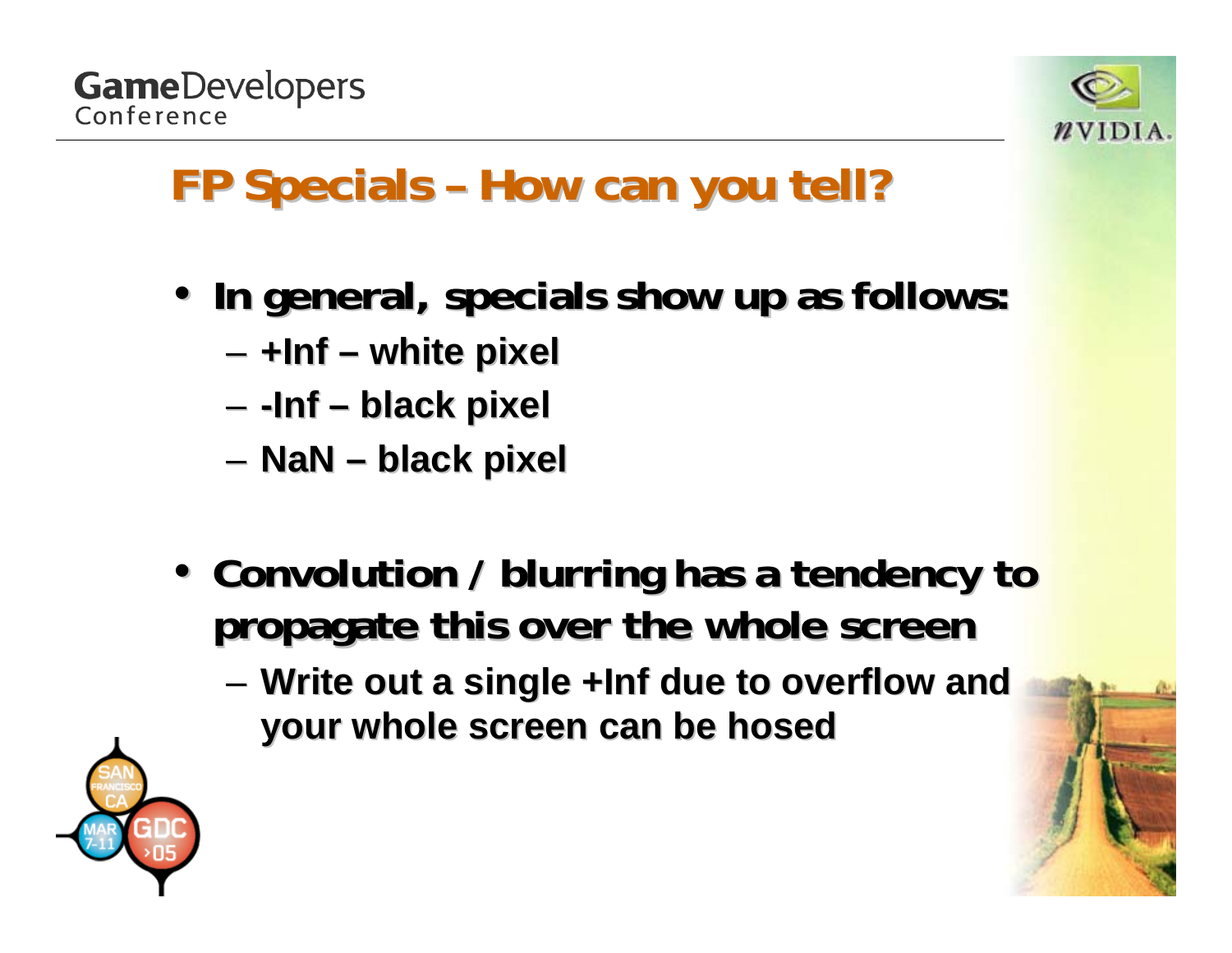



#### **FP Specials - How can you tell?**

- There are also HLSL functions to help **you out you out**
	- **isnan()**
	- **isinf()**
	- **isfinite isfinite()**
- But there can be driver issues



• **These should be used for debugging only These should be used for debugging only**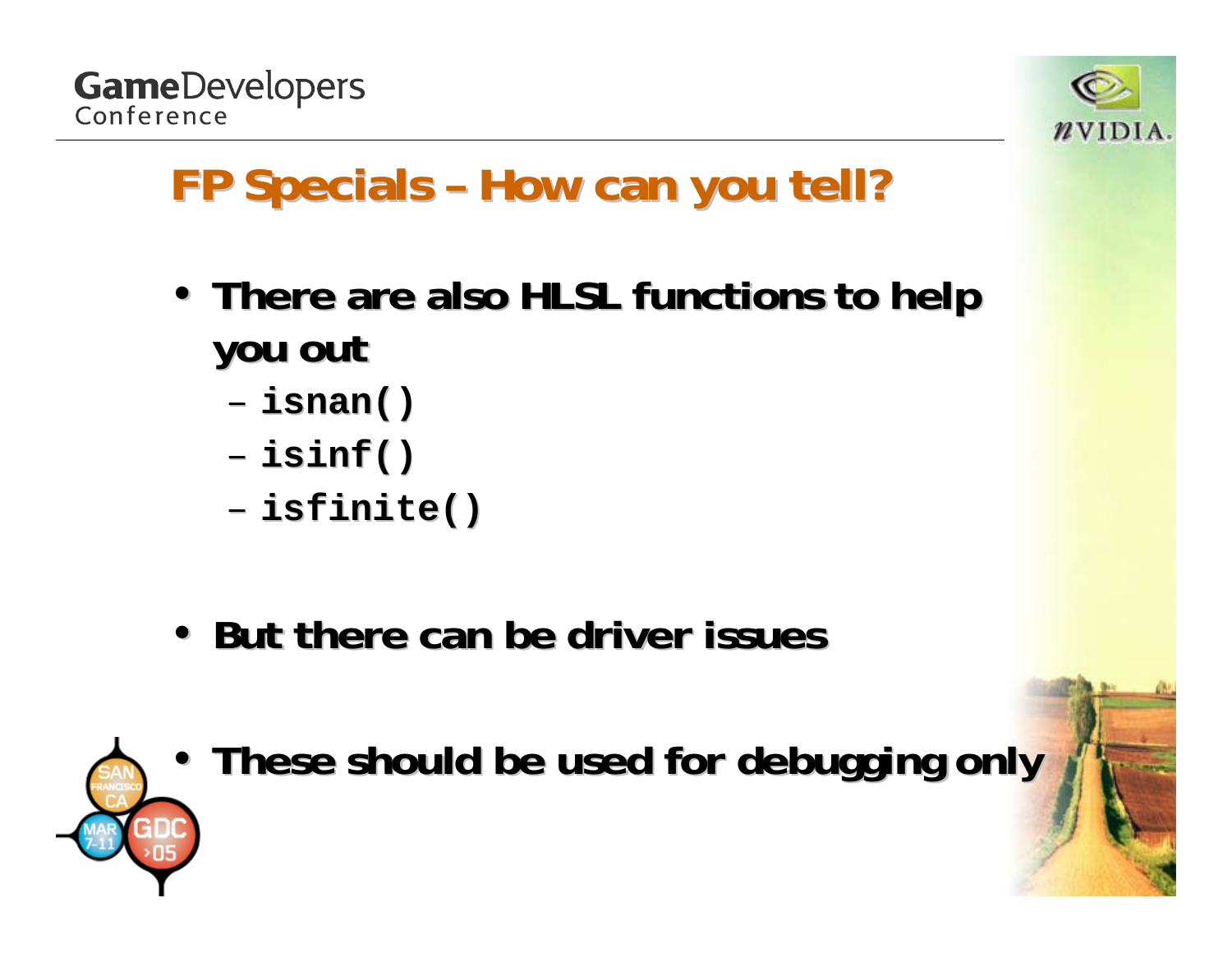



#### **FP Specials - What can you do?**

• Key to solving these issues is dealing **with them proactively with them proactively**



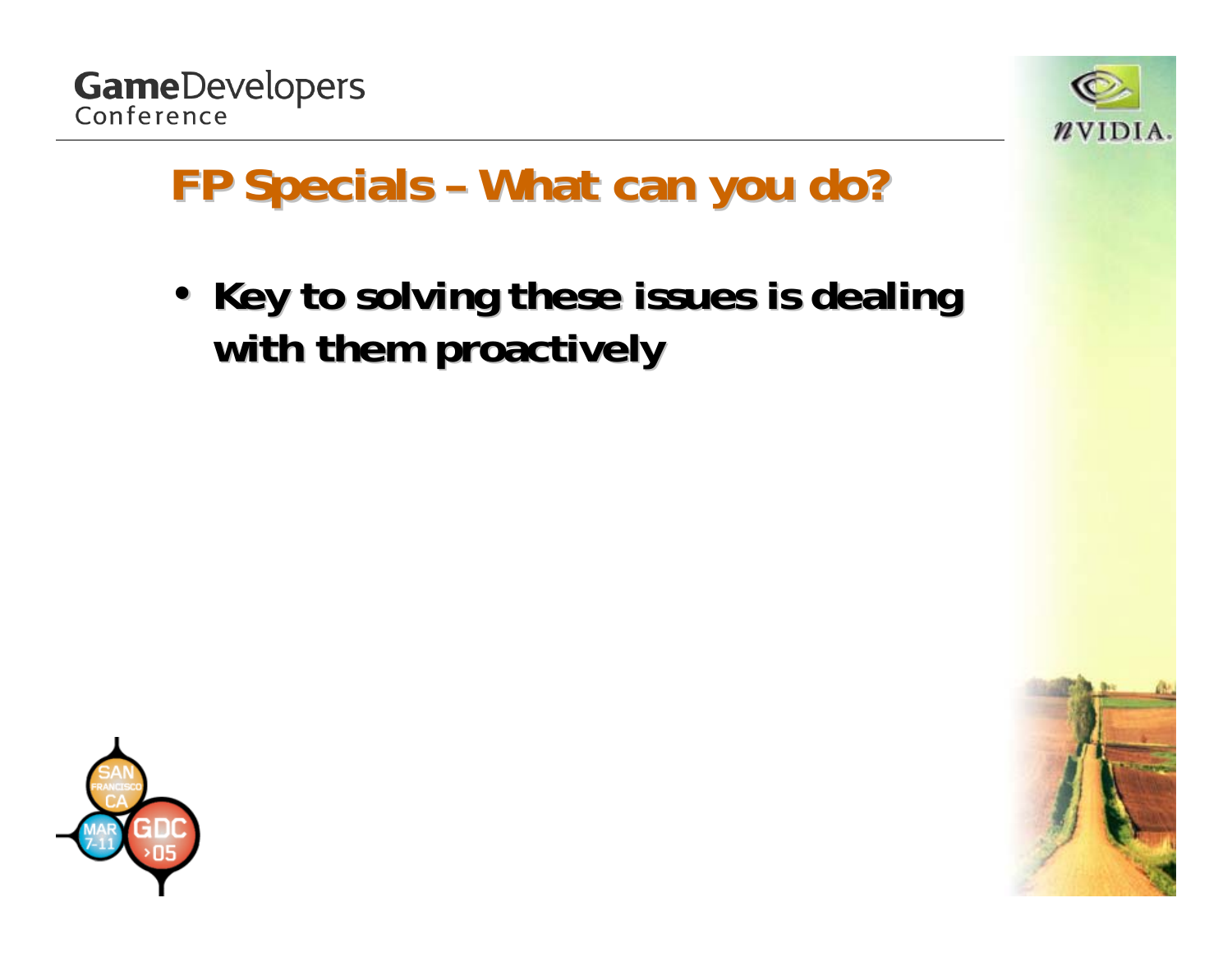



#### **FP Specials - What can you do?**

• **Change previous example to: Change previous example to:**

```
//grab half angle vector
float3 vec = HalfAngleVec.xyz;
```

```
//compute length
float vecLen = length(vec);
```

```
//safely normalize
```
**if (vecLen != 0.0f)**

```
vec /= vecLen;
```


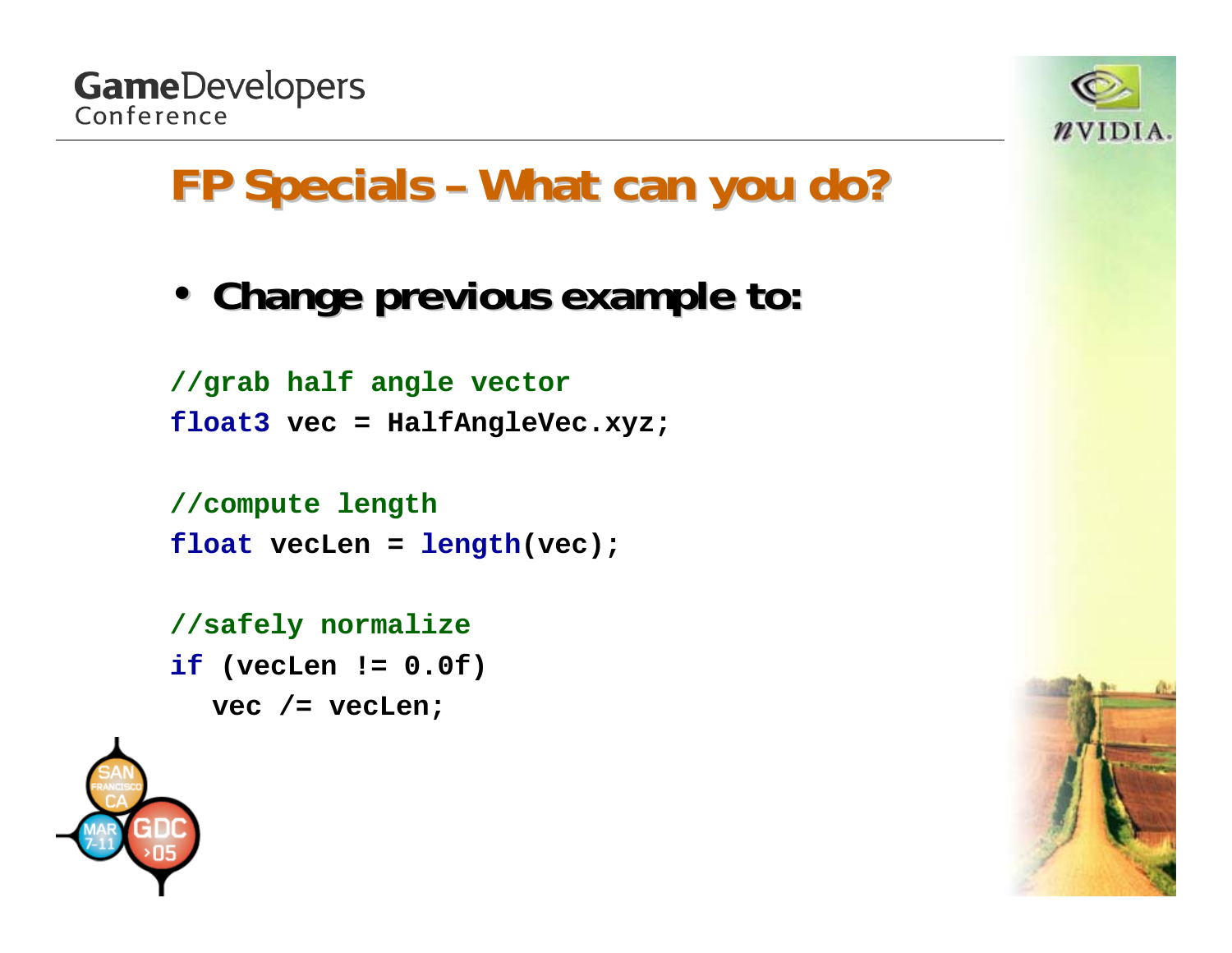



#### **FP Specials - What can you do?**

• **Ditto for overflow specials: Ditto for overflow specials:**

```
//compute world-space position
float3 worldSpacePos = mul(objPosition, 
  WorldTransform);
```

```
//perform lighting <snipped>
```

```
//clamp z to fp16 range
worldSpacePos.z = min(worldSpacePos.z, 65504);
```
**//store world space depth in alpha, output is 4xfp16 return float4(color, worldSpacePos.z);**